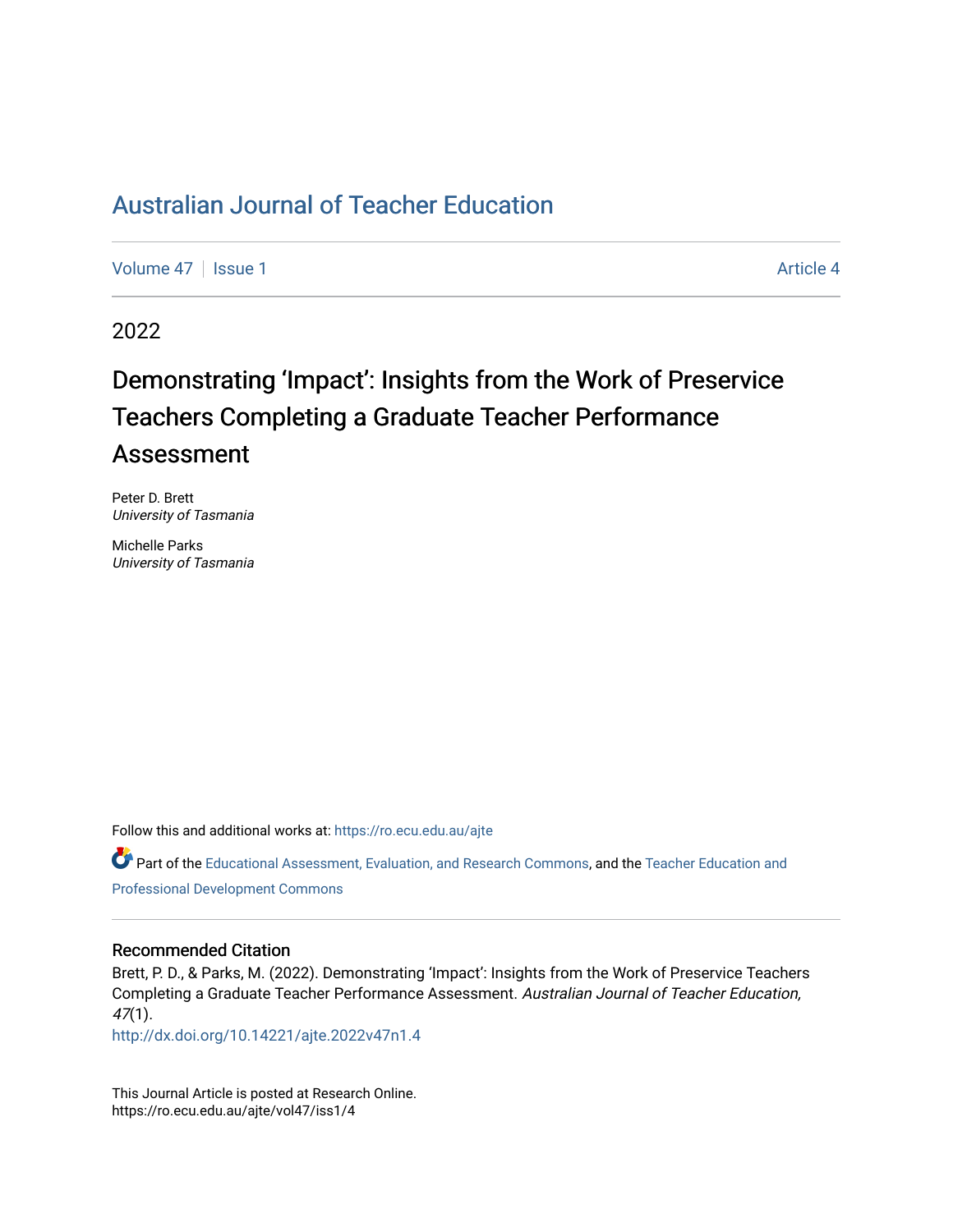## **Demonstrating 'Impact': Insights From the Work of Preservice Teachers Completing a Graduate Teacher Performance Assessment**

Peter Brett Michelle Parks University of Tasmania

*Abstract: Initial Teacher Education (ITE) reform in Australia has mandated that graduating teachers demonstrate their practice and 'impact' through the completion of a Teaching Performance Assessment (TPA) prior to graduation. The requirement to analyse 'impact' in teaching, requires a nuanced understanding of what 'impact' is and how it manifests in varied contemporary classrooms. This paper reports on how a sample of high-performing pre-service teachers from one Australian ITE institution, within a framework devised by Australia's largest TPA consortium, appraised the impact of their teaching in the context of the disciplinary area of Humanities and Social Sciences (HASS). How 'impact' was articulated through GTPA submissions revealed data-informed and holistic interpretations layered to include opportunistic teaching moments and relational and affective impact as well as analysis of cognitive progress. The paper also identifies ways in which analysis of impact might be further finessed with greater attention to pedagogical content knowledge and discipline-specific progression.*

**Key words:** Graduate Teacher Performance Assessment (GTPA), Teaching Performance assessment (TPA), Impact, teacher effectiveness.

*The Graduate Teacher Performance Assessment® Project was created by the Institute for Learning Sciences and Teacher Education, Australian Catholic University, and has been implemented in a collective of Higher Education Institutions in Australia (graduatetpa.com).*

### **Introduction**

The Teacher Education Ministerial Advisory Group (TEMAG) report *Action Now: Classroom ready teachers*, focusing upon initial teacher education (ITE) policies and processes in Australia, made specific recommendations about pre-service teachers (PSTs) making 'a positive impact on the learning of all students' (TEMAG, 2014, p. xv). The impact of PSTs on students' learning is increasingly being viewed as an 'ultimate framing to understand the effectiveness of initial teacher education programs' (Mayer, 2015, p. 3). The TEMAG report also underlined the necessity and importance of ITE programmes collecting sophisticated evidence of their own and their PSTs' impact (TEMAG, 2014, pp. x, xv, 1, 10, 11, 18, 19, 24, 28). Impact evidence has become a central component in assessing the quality of programs offered by Australian ITE providers when courses are reviewed across a fiveyear accreditation cycle.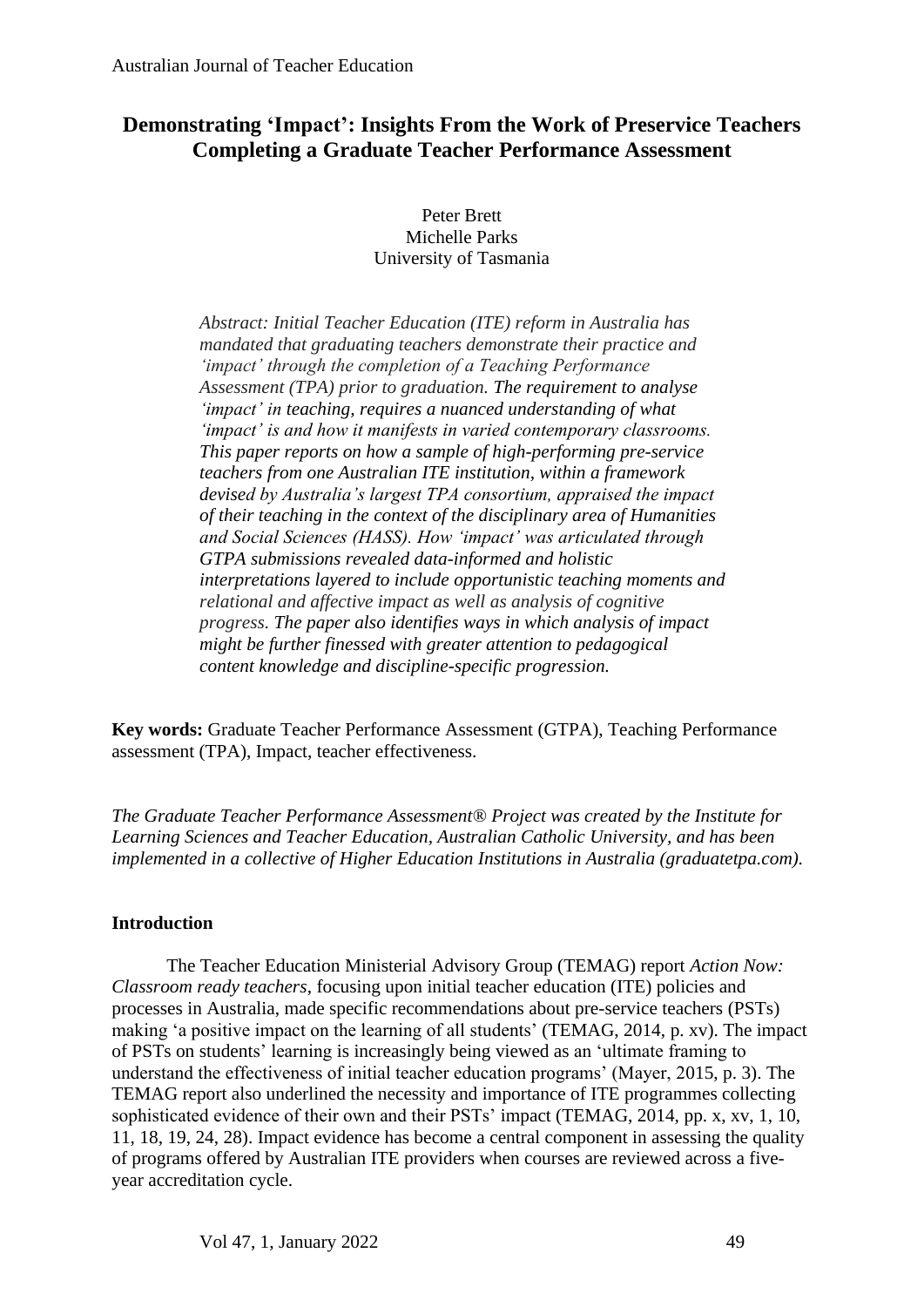#### Australian Journal of Teacher Education

The TEMAG report also concluded that 'Initial teacher education providers are not rigorously or consistently assessing the classroom readiness of their pre-service teachers against the Professional Standards' (p. ix). Accordingly, a key recommendation was to introduce a culminating teaching performance assessment (TPA) intended to provide more robust summative evidence of professional competence. Subsequently, published standards and procedures (Australian Institute for Teaching and School Leadership [AITSL], 2015) require that all PSTs successfully complete an endorsed TPA. The TPA must cover the breadth of teaching practices to ensure classroom readiness of the PSTs as demonstrated in their final year professional experience and prior to graduation. The Graduate Teacher Performance Assessment (GTPA®) is the assessment tool developed by Australian Catholic University and was trialled in a consortium of thirteen Australian ITE providers across seven Australian states and territories in 2017. The GTPA was endorsed by AITSL in January 2018 and is currently implemented in a collective of twenty Australian higher education institutions. The performance tasks in the GTPA link together PSTs' ability to plan lessons drawing upon relevant data sources, engage students through purposeful teaching, assess students' learning, and reflect on their performance and next steps. The GTPA then incorporates as the last of its five assessable practices, a focus upon the evaluative abilities of PSTs to appraise the impact of their teaching on students' learning (Australian Catholic University, 2019).

This paper offers a qualitative review of what happens when an ITE impact agenda and related TPA requirements come together in the contextualised reality of classroom teaching. Specifically, the paper explores how a sample of high-performing PSTs from one Australian ITE institution, as a member of the GTPA Collective (Wyatt-Smith, 2018), appraised the impact of their teaching in the context of the disciplinary area of Humanities and Social Sciences [HASS] across the age range from Prep to Year 10. The paper explores how the notion of impact is being translated and enacted by PSTs and how they communicate the sense that they make of their impact upon students' learning through their GTPA.

#### **The Complexities of Assessing 'Impact'**

There are critics who would argue, both ethically and practically, that the endeavour of seeking to capture the 'impact' of PSTs' work is conceptually flawed. Not surprisingly, the notion of assessing impact in ITE through PSTs' work in schools with learners, has been the focus of significant recent problematisation and critique (See, for example, Brett et al., 2018; Diez, 2010; Ell et al., 2019; Nuttall et al., 2017). Dictionary definitions shed little light: 'Impact' is defined as 'a force with which one thing hits another or with which two objects collide' (Collins Dictionary, 2020), which is an unusual way of conceiving of the product of student and teacher interactions! Critics have observed that 'the metaphor of 'impact' belongs to a crude and behaviourist theory of education as transmission, and forceful transmission at that' (McKnight & Whitburn, 2018, p. 42). Critical theorists present philosophical and educational purpose concerns. Impact initiatives might be viewed as one more example of the creep of a culture of neo-liberal accountability and performativity in educational contexts (Ball, 2003; Fitzgerald & Knipe, 2016). Arguably, an unfair onus is placed upon the individual teacher as the primary agent for raising student achievement – reflective of a neoliberal discourse framed globally by management consultancy agent McKinsey Education (Mourshed, Chijikoke, & Barber, 2010). Achieving cognitive impact will undoubtedly be more difficult in more socio-economically (and behaviourally) challenging school circumstances. The context and quality of school support matters (Ronfeldt, 2015). Moreover, PSTs' impact across a professional experience depends upon placement, system,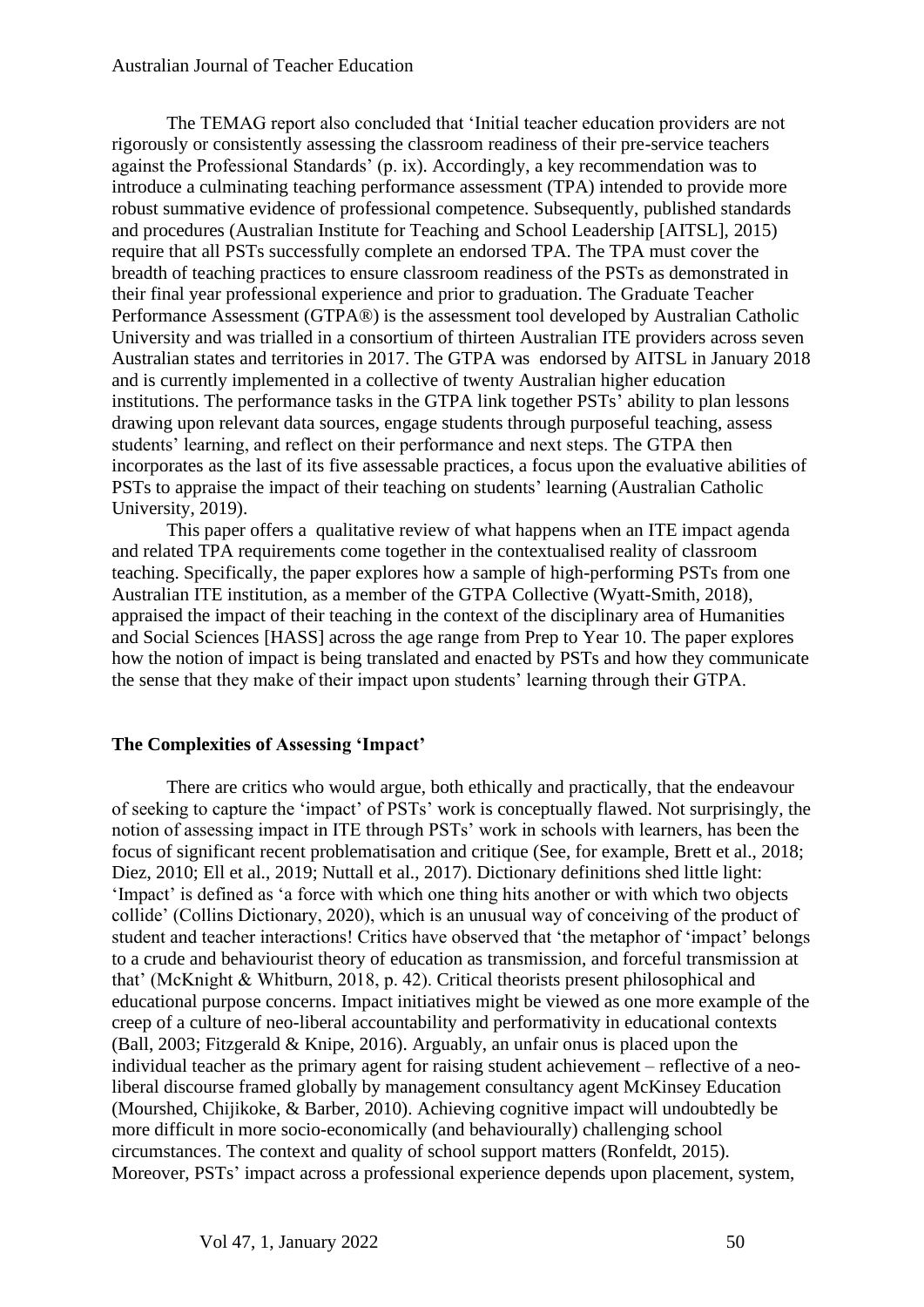school, supervising teacher, learner, disciplinary area and many other day-to-day variables. In practice, the pursuit of overly precise and neat appraisals of impact arguably represents a chimera. Burn and Mutton (2015) noted in an international literature review that research seeking to isolate the relationship between an ITE programme and school student learning outcomes was 'both limited and problematic' (p. 227). TPAs can certainly be viewed as an additional tool of surveillance over the work of teachers and the independent role of universities in preparing PSTs.

This paper has sympathy with several of these critiques and yet also recognises that it is not unreasonable to seek greater precision around measuring the effectiveness of PSTs' teaching. A forensic focus upon reviewing the impact of teaching interventions across sustained periods of professional experience may bring with it a stronger emphasis on thinking about students' learning and progress (Guha et al., 2017). Although analysing the relationship between teacher education and student learning is 'fraught with difficulty' (Grossman, 2008, p. 21), a focus on the process may be beneficial for all stakeholders. It is indisputable that enhanced student learning in the service of a good education should be the ultimate aim of the education enterprise of which teacher education is a part (Cochran-Smith et. al., 2016) and that graduate teachers should be able to enter the profession with the required competencies, skills and professional dispositions to positively impact on student learning through their teaching (Goe, Bell, & Little, 2008). It is also a fair criticism of ITE providers that previous processes deployed to assess whether graduating PSTs are meeting the specified Standards (AITSL, 2011) have not always been robust. They have tended to rely upon the endorsement of supervising teachers, many with a stronger orientation towards teaching 'inputs' – such as planning, classroom and behaviour management, presence, relationships and teaching performance – rather than to learning 'outputs' (Brett et al., 2018). Coupled with the passing of university assignments which may only loosely connect to the practice requirements of the teaching standards, assessment of a PST's classroom readiness has been, until now, unreliably documented (notwithstanding isolated examples of innovation around portfolios of evidence (Kertesz, 2016; Morrison, Masters & Quentin-Baxter, 2018)).

Much thinking about impact in Australia has drawn upon the work of Professor John Hattie, Chair of the AITSL Board (2014–present). In his book, *Visible Learning* (2012), drawing upon meta-analysis of over 50,000 studies measuring factors influencing student achievement, Hattie called upon teachers to become agents of change, to set achievable, challenging goals appropriate to the knowledge level and capabilities of all class members, focusing on outcomes rather than possessing an input orientation. The aim is to support individual and collective student learning progress, and to achieve explicitly articulated outcomes that are clearly visible not only to the teacher but also to the students and built upon a foundation of data and evidence. Hattie's model teacher then engages regularly and iteratively in the task of supporting students in their learning, generating enthusiastic classroom learners, whose progress and growth over time is mutually recognisable by teachers and students alike (Hattie, Fisher, & Frey, 2016). This is a pedagogically progressive, albeit still elusive, vision of impact. This paper sees impact consciousness (Kertesz & Brett, 2019) as linked to, but extending beyond, notions of visible learning and clinical practice, with teachers seeing themselves as possessing creative and professional agency and as perpetual action researchers into the effectiveness of their teaching interventions.

Some critics, however, have seen Hattie's model of teaching as overly clinical (for example, Eacott, 2017). For Rømer (2019), the use of 'the term "evaluation" dominates even the most intimate pedagogical processes and relationships' (p. 588) and may be perceived to remove the human experience from the teaching and learning experience. Rømer further argues that 'what a discipline is, and what content is, is left hovering in the dark' (p. 589) and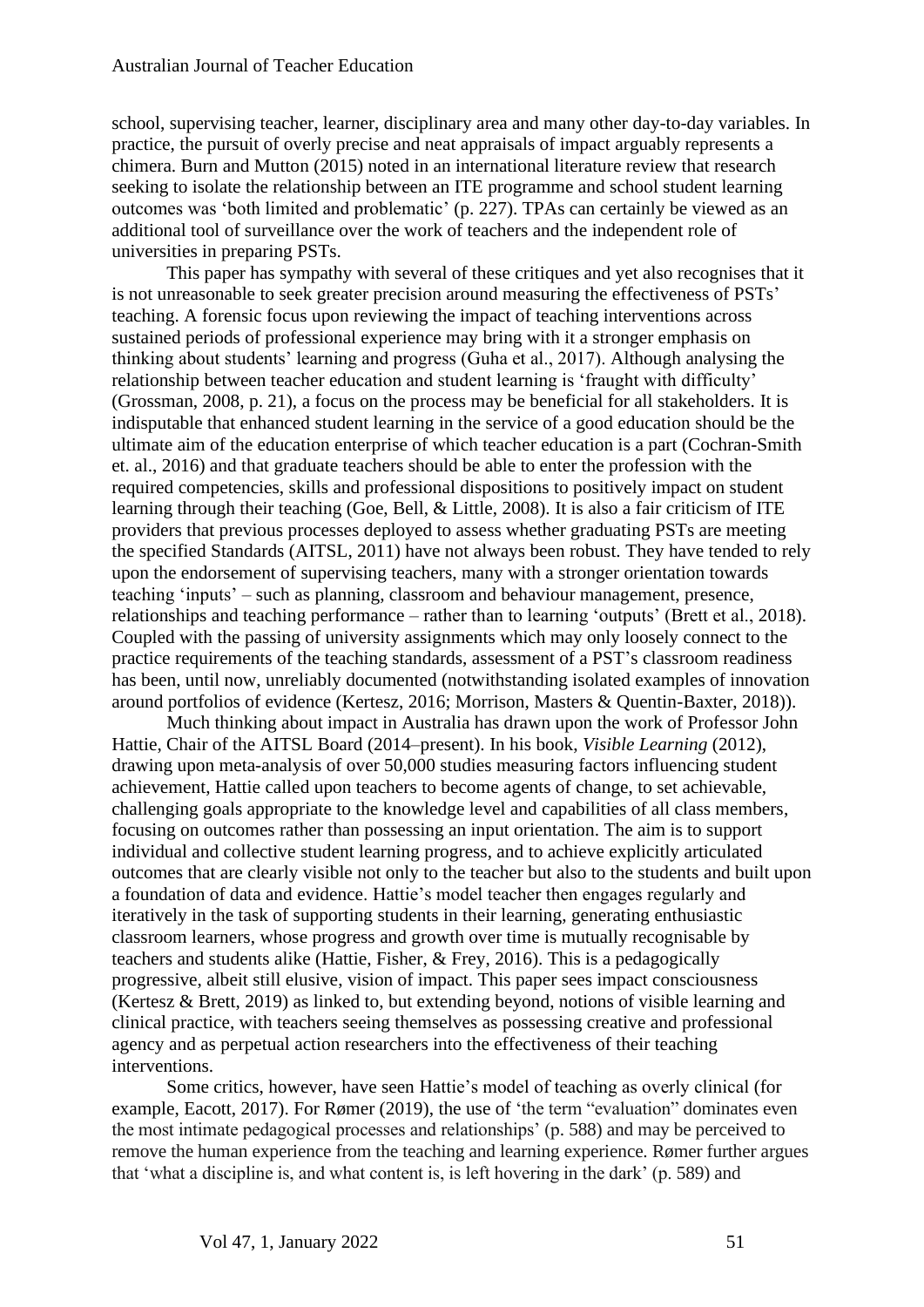marginalised in Hattie's schema. In the United States the most widely adopted pre-service teacher performance assessment the edTPA, with take up from more than 800 providers across 41 states, is a subject-specific assessment with different versions across 27 different teaching fields and 15 different rubrics (Goldhaber, Cowan & Theobald, 2017; Sato, 2014). In contrast the GTPA is not a subject-specific assessment of teacher candidates. There is one rubric for all teachers whatever their stage of teaching or disciplinary area. Another influential view of the impact agenda is to see it as one more manifestation of the 'learnification' of education (Biesta, 2010, 2015). Whitburn and McKnight (2017) similarly argue that Hattie's model assumes a scientific and behaviourist theory of learning, rather than understandings of teaching and learning as 'not always visible, not always quantifiable, that it can be elusive, messy, unpredictable and not always desired' (p. 41). The language of measurement may serve to minimise the lived experience of impact for PSTs and potentially de-value the local, social and contextual.

This paper does not prosecute a for or against argument in relation to the assessment of 'impact', although it is sceptical of approaches that might claim a spurious exactitude in the impact space. Rather it explores what sense PSTs are making of 'impact' across different programs and phases of schooling in the context of their GTPA. How are they articulating their impact claims? Do the PSTs appraisals of the difference that they think that they were making in classrooms contain important pedagogical insights about impact? Were there any significant absences in the PSTs narratives of impact? And, finally, how might the summative evidence of PST GTPA submissions be deployed formatively by ITE providers to better support sophisticated accounts of impact?

#### **Methodology**

The research approach adopted for this study was guided by an interpretivist paradigm (Smith, 2008). Interpretive inquiries assume that people (in this case PSTs) create and associate their own subjective and intersubjective meanings as they interact with the world around them, in this case the world of a final professional experience placement and the imperative of completing a structured TPA. Inductive thematic analysis was used to analyse the data (the PSTs' GTPA submissions) (Braun & Clarke, 2006). The principles of a datadriven inductive approach are laid out in Boyatzis (1998), where he notes that the data are extracted from the 'words and syntax of the raw information' and through this process 'perspectives inherent in the information can be brought forward and recognised' (p. 30). The thematic analysis was conducted according to the following six phases: 1) Familiarisation; 2) Coding; 3) Finding themes; 4) Reviewing themes; 5) Defining themes; and 6) Reporting (Boyatzis, 1998). The following findings combine the final four steps of inductive thematic analysis. The results are reported using school, student and PST pseudonyms to maintain the anonymity of all participants.

The source of the data for this study was a database of final professional experience GTPA assessments undertaken by University of Tasmania (UTAS) PSTs and available for review utilising the digital workbook PebblePad (n=305). De-identified data and sample collection were approved by the Human Research Ethics Committee at Australian Catholic University (review number 2017-101H). Pre-service teachers submitting their completed GTPAs through UTAS do so by agreeing that their GTPA assessment submissions may be used for research purposes and that the submission will be de-identified and remain confidential. From these approved submissions the researchers firstly identified a sub-set of PSTs who had undertaken their GTPA submissions with a Humanities and Social Sciences disciplinary focus (n=33) (the majority of students selected either English or Maths as their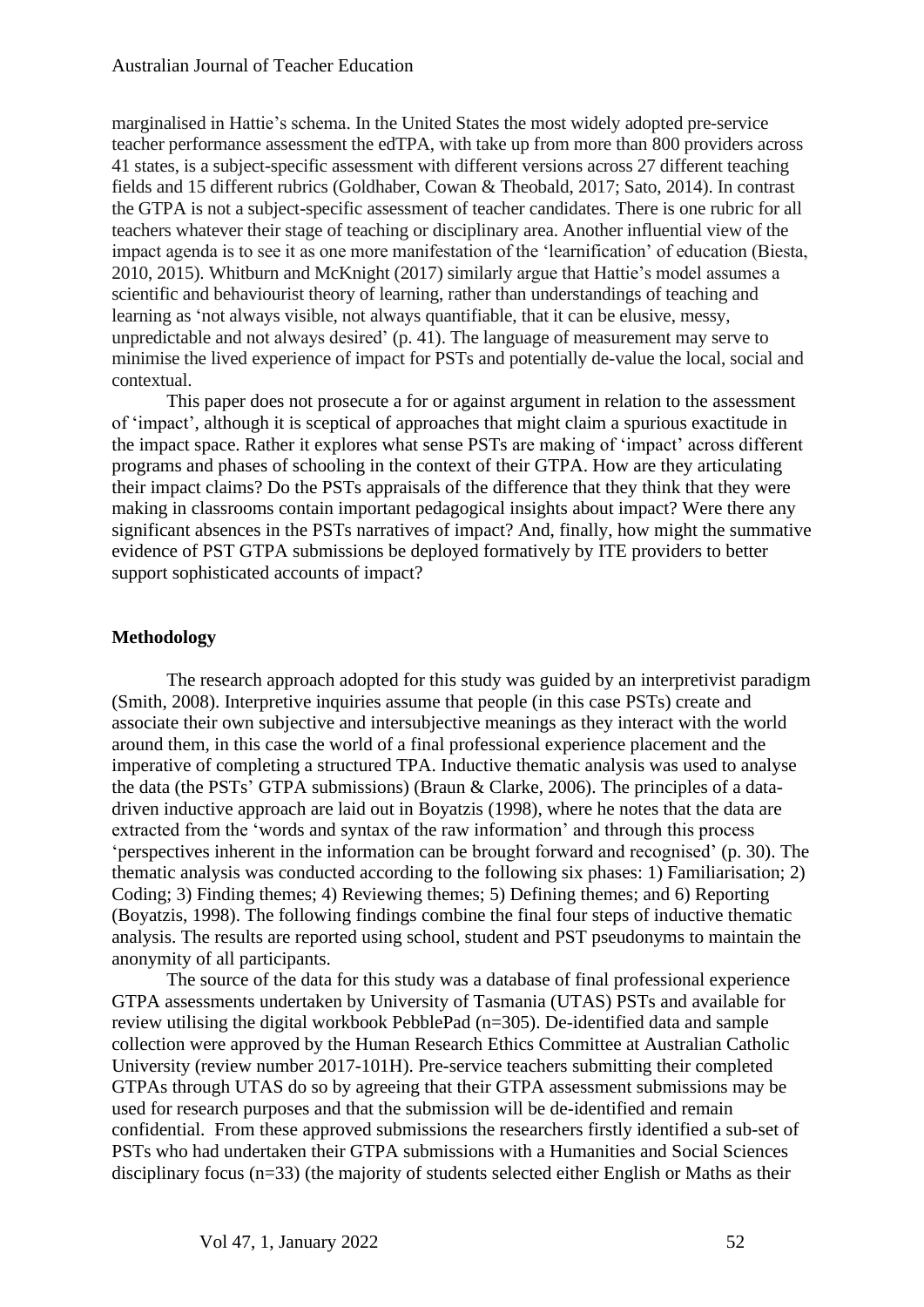GTPA subject focus, so PSTs who chose a HASS focus represented only 10.8% of the total 2019 PST cohort). We then identified a smaller sub-set of HASS-focused submissions which had been assessed as being 'above' GTPA expectations or in the 'highest performance' category of submissions (it should be noted that this is an internal assessment arrived at to support cross-institutional moderation – the GTPA results reported to students are simply Pass/Fail) From this sample, nine GTPA submissions were purposively selected for detailed analysis. The sample draws upon the work of PSTs from four teaching programmes: Bachelor of Education (Primary); Master of Teaching (Secondary and Primary) and Bachelor of Education (Early Childhood).

The PSTs are asked to appraise the effectiveness and impact of their teaching within one of the five sections of the GTPA. Within the GTPA framework the PSTs draw upon their collected data and evidence and specific appraisal of selected scenarios from whole class, small group and individual learning episodes to analyse their perceived impact upon students' learning, with a particular concentration upon three focus students. High performing PSTs analysed student learning data and pedagogical decision-making in some depth and then went on to discuss their planning and realisation of differentiating for individual learners and how their teaching interventions had contributed to students' learning progress. They include and cross-reference artefacts and theoretical references as evidence to support their appraisals of impact.

Consistent with a qualitative approach, the sample students' GTPA submissions were coded thematically (Creswell, 2014). In seeking text that referenced impact, in addition to explicit references to the word *impact* itself, words and phrases such as *learning*, *effective, achievement*, *attainment*, *developing* and *development*, *improvement, assessment*, *evaluation*, *data, student feedback* and *making a difference* were particular nodes for review.

#### **Findings Snapshots of Impact**

- 1. Mandy presented examples of Prep/Year 1 students' increasingly sophisticated use of the language of time, similarity and difference and change over time in their responses to toys, games, schooling and mail past and present as evidence of the impact of her teaching. Evidence sources such as audio files revealed the spontaneous language used by the children in interviewing and Post Office play contexts. Some students wrote and addressed postcards and sent them to their families noting interesting facts they remembered from discussing school life in the past, and also wrote about observations when they looked at old black and white photographs. Students also demonstrated verbal story telling skills and used vocabulary that Mandy had embedded into the unit to evidence their understanding.
- 2. Holly's unit of work was based on the Preparatory HASS content descriptor of how artefacts, oral histories, digital media and museums can tell stories of the past. The unit revolved around a discussion-rich 'sharing roster' whereby each week, students shared an object or a 'story' from home, focusing on a specific theme. Family involvement was encouraged. The themes then became the 'seed' for further inquiry. A verbal summative assessment task undertaken at the end of the unit centred upon the question "How do you know what happened in the past?' This enabled Holly to reflect upon the progress of her focus students. However, Holly devoted most of her discussion of her impact across the placement to an extended analysis of her efforts to promote self-regulated learning and independence. Through encouraging a variety of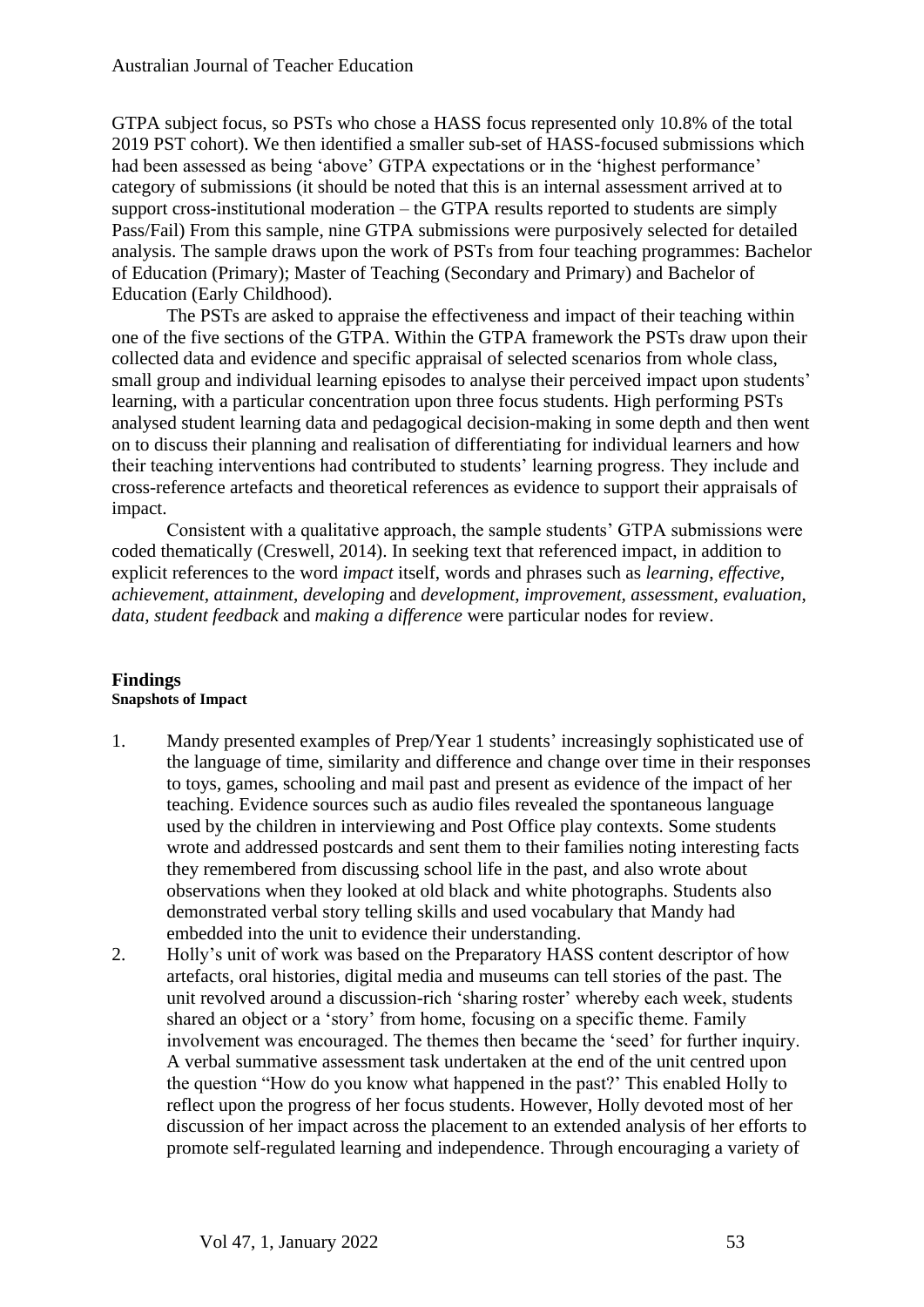personalised self-improvement strategies, Holly 'soon noticed a significant improvement in the quality and quantity of work being presented'.

- 3. Carol assessed her Year 3 students' responses to the inquiry question 'How has our school community changed or remained the same over time?' The evidence of the impact of her teaching was analysed in relation to the assessment of student portfolios that were integrated into the teaching and learning processes. Students interpreted photographs, maps, and the changing nature of the school grounds. They completed graphic organisers, analysed primary and secondary historical sources, planned and carried out interviews and showed how they were making connections between past, current and future learning. She recognised in her unit design that she wanted to ascertain: 'How will I know if students have achieved the learning identified in the unit plan? What will I accept as evidence of student understanding and their ability to use their learning in new situations?' The learning sequence attracted the praise of the school leadership team and Carol was asked to contribute samples of students' work to a whole-school learning journey display.
- 4. Robin saw her impact with her Year 5 students as in building their confidence in responding to an environmental challenge and developing their geographical conceptual understanding. She provided a high degree of scaffolding for both research and groupwork tasks and also designed a 'word slam' activity where students brainstormed possible solutions to environmental challenges. Providing a structured template directed the students' focus and allowed them to work more independently. Previously lower attaining students produced content-related material unprompted and demonstrated at-standard responses to assessment tasks. Students began to understand Geography as a study of interconnections between people and places. Robin also exemplified her impact at a more personal and relational level, working closely with a normally disengaged and challenging trauma-affected student to enhance both her sense of belonging in the group and the creation of an at-standard assessment artefact of a quality well in advance of previously assessed work.
- 5. Jane delineated her impact in the context of teaching a Year 7 unit relating to Ancient Australian history and culture with a specific focus upon Lake Mungo Man and the Dreamtime stories. She wrote that 'The impact of my teaching can be measured in a number of ways, linked to the different types of assessment I implemented as well as my ongoing reflection and my supervising teacher's observations of the class and my teaching'. A baseline diagnostic assessment task showed that the students had little prior knowledge of Ancient Australia. After students completed a summative assessment task at the end of the unit, students completed a reflection sheet, which enabled them to give Jane feedback on her teaching. The student responses affirmed that they mostly had a good grasp of connecting the past and the present as illustrated in their reflections (which Jane included in her submission). Three focus students each moved up a grade in relation to their previous attainment against the History achievement standard. Jane referenced specific features of the students' work which developed good historical inferential thinking. She talked separately about impact in the context of the support that she provided to a high-functioning student diagnosed with Autism Spectrum Disorder and her capacity to engage students' in their learning.
- 6. Helen gauged her impact with a Year 10 class studying the History theme of popular culture to be around her success in teaching about the generation gap which emerged between teenagers and their parents in the 1960s, linked to popular music and fashion. Video clips, photographs and role play tasks brought the topic to life for students. In a formal examination undertaken by students at the end of the unit a number of students – including her three focus students – attained above their normal level of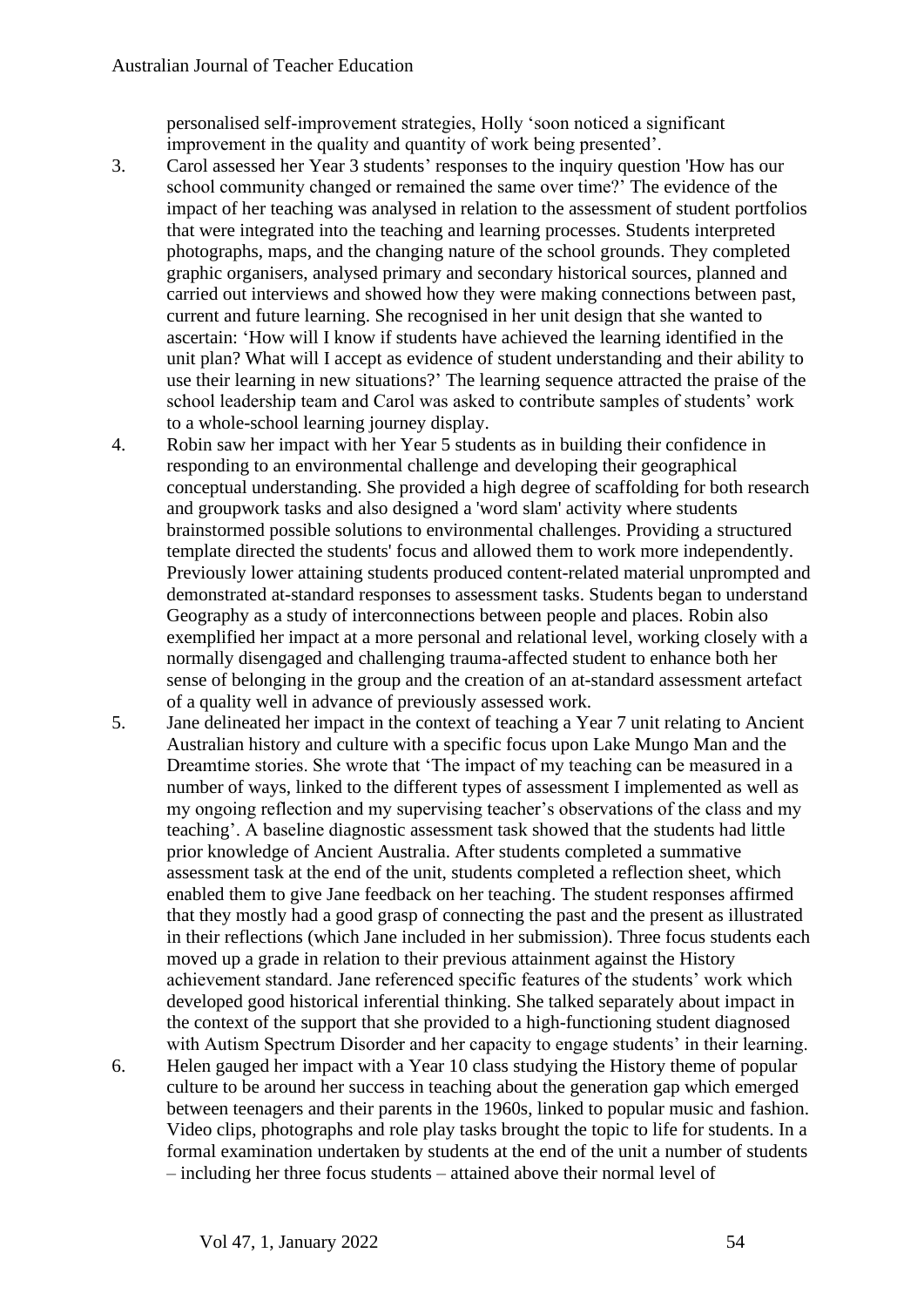achievement on questions linked to this topic. Helen also referenced impact in relation to the students' affective and cognitive engagement, which she evidenced via student completion of self-assessed exit passes.

- 7. Sally ascribed her impact in working with a lower performing Year 9 group, on a combined History and English unit linked to the First World War, to the deployment of a wide array of direct teaching approaches, modelling and her provision of multiple formative assessment opportunities generating regular feedback to students. In one assessment task the students were required to produce journal entries for a specified soldier, and to write between two to five empathetic entries from the soldier's perspective. The summative assessment task centred around a summary of the unit as a whole, and involved students selecting an area of the First World War they had learnt about and presenting a PowerPoint on this to their peers. There was a general increase in student achievement for both assessments compared to previous marks. The greatest improvement in marks was for the Journal task, and this included the two focus students who were 'At Standard' attaining a mark 'Above Standard'.
- 8. John sought to develop his Year 9 students' capacity to understand First World War propaganda in a combined History and English unit. Across three assessment tasks the students analysed texts and used evidence from texts to create their own interpretations. They also undertook an empathetic piece of writing drawing upon the experiences of soldiers at Gallipoli. John concluded through close analysis of target students' work that the group mostly demonstrated a sound understanding of the visual, textual and underlying messages of First World War posters. He saw cognitive development in a subsequent summative assessment task, where students were required to apply their knowledge in order to construct their own propaganda posters. In his impact text, John provided a detailed account of scaffolded support provided to a low performing student which did not work in the first instance. However, he persisted, offered a resubmission opportunity following additional support and guidance, and the student crafted a response that indicated to John that he had developed an understanding of the text.
- 9. Rosa articulated her impact through contrasting her Year 10 students' responses to baseline diagnostic activities undertaken early in her popular culture unit with the attainment of her three target students in an end of unit summative assessment activity. A normally lower performing student 'demonstrated quite an extensive understanding of not only artists, but also different genres and their impact on society'. Rosa also shared deep analysis of the impact of an 'in the moment' wholeclass teaching decision around the interpretation of an image of The Beatles. She conducted ongoing formative assessment through class discussion and feedback on students' work on their assessment tasks in class time, as well as feedback on practice exams. Other evidence of impact was collected through conversation with students whilst their work was in progress.

These snapshots show that there are multitude of pathways open to PSTs in appraising the nature of their impact upon students' learning within their GTPA submissions. The PSTs identified and evaluated a range of foundational enablers that they saw as contributing to and underpinning their successful impact, including: relationships, rapport and positive class management (Jane); student engagement and the provision of clear learning goals (Rosa); effective questioning and differentiation (Carol); rich task design, student choice of focus and explicit affective engagement strategies (Helen); 'teacher mood and presentation would impact students' feelings of security' (Robin); task modelling and practice opportunities (Sally); developing assessment strategies consistent with (and aligned to) students' experiences and capacities (John); sensory learning (Mandy) and; ongoing and specific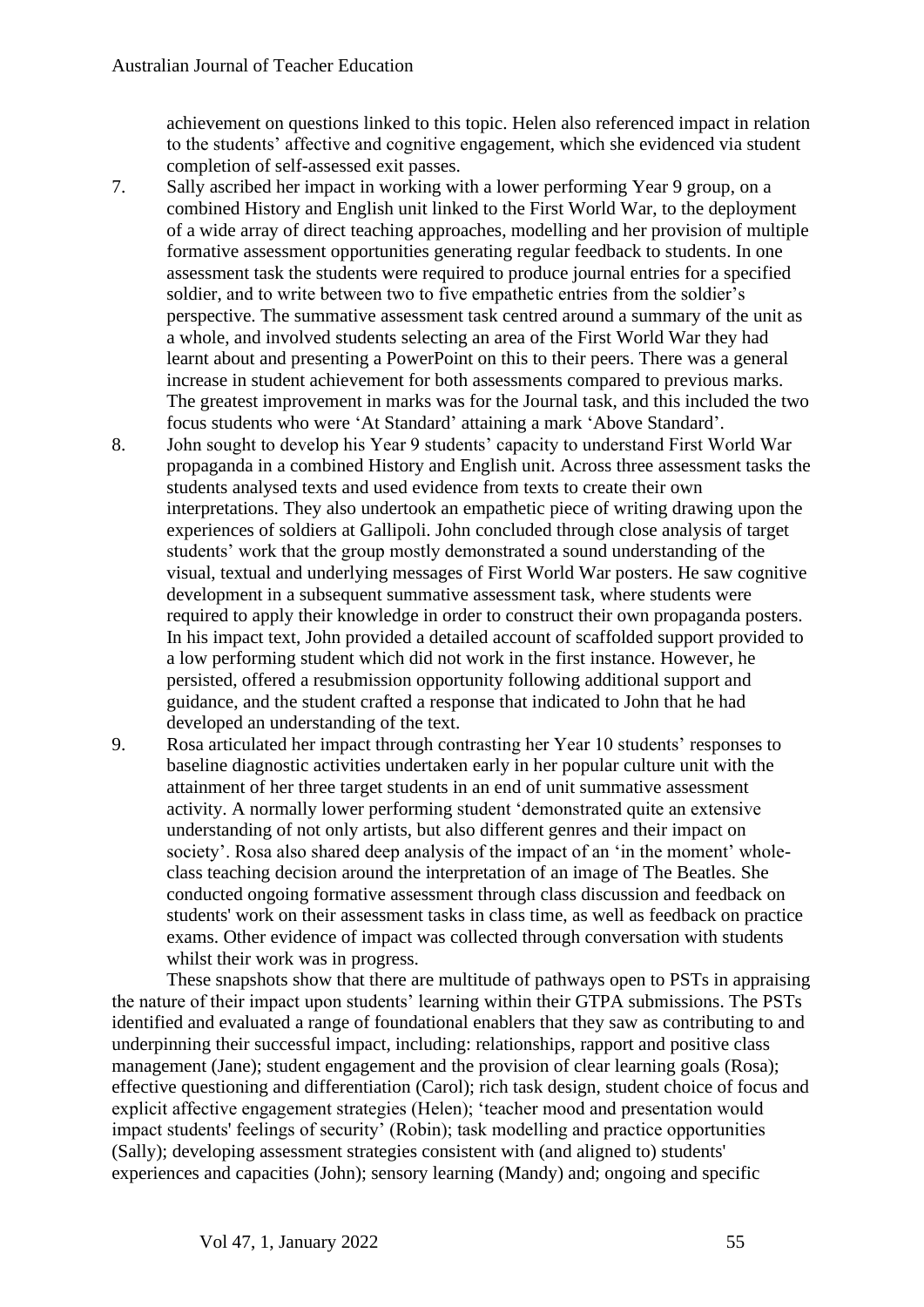feedback and opportunities for self-assessment (Holly). High-performing PSTs recognised the interplay of multiple variables in appraising impact in nuanced ways.

#### **How Is Impact Translated and Enacted by Pre-Service Teachers in their GTPAS?**

Understandably, given that the PSTs were responding to the same task, within a common set of instructions and assessment criteria and with consistent guidance from a unit co-ordinator, the high-performing PST appraisals of their impact featured common themes. They were not only data-informed in that they delineated some baseline prior achievement and then analysed the quality of student responses to a summative assessment task following a sequence of teaching, but they were also open to generating their own qualitative data as to their impact. Student feedback and reflections, self-assessed exit passes, varied types of formative assessment, informal student observations and supervising teacher notes and feedback all became part of a rich mix of additional qualitative impact data. The PST responses shared a sense of deep understanding of the learning needs of individual students. They did not define growth solely or simplistically as getting to the next level but were also guided by the language of development outlined in discipline-specific achievement standards in assessing the quality of students' responses to tasks. All of the PSTs were compliant with the specific directions of the task to consider impact through two scenarios, one whole class, and another small-group or individual. Beyond these parameters of similarity, what is evident in all the submissions is the variety and range of the PST articulations explaining how they felt that their teaching was impactful.

The GTPA task was successful in providing a framework for assessors to make a judgement as to the PSTs' impact-consciousness. Four out of nine of the PSTs included references to Hattie's 'Visible Learning' in their submissions. Carol was the most explicit in noting that: 'Adopting several visible thinking teaching strategies supported my students in their learning journey. Visible Learning Strategies - Clear learning intentions 'We are learning to' (WALT) and success criteria 'What I'm looking for' (WILF) were created for each learning activity so that students knew what they were learning and what was needed in the task to make them successful (Hattie, 2012 )'. She 'displayed a success criteria collaborative poster for the whole-class as a guide' and implemented 'peer assessments to help clarify assessment criteria'. Nevertheless, all of the PSTs' assignments used assessment for learning or visible learning practices constantly to monitor student progress and to help inform future activities and learning. Jane's placement school was systematically implementing assessment for learning approaches across the school, deploying learning intentions and success criteria for all units and lessons (Wiliam, 2011). Holly noted that: 'Throughout the unit of work, I made features of quality visible for learners by modelling my expectations and engaging students in discussion about what makes for a good response'. John commented that 'Students were provided with a rubric so that they were able to understand from the beginning of the learning sequence the expectations for success for each standard of learning'. John also noted that he provided the students with 'specific scaffolding for what was expected from them'. The PSTs each delineated a relationship between their planned assessment strategies, implemented assessment practices and overall evaluation of their impact.

There were a variety of examples shared where teaching and learning decisions took unpredicted and opportunistic changes of directions which contributed to enhancing the impact of PSTs' work with students. For example, Holly reflected that 'During my first lesson, I had planned for small group activities based on artefacts I had collected, however the direction of my lesson changed significantly, with students becoming fixated on an old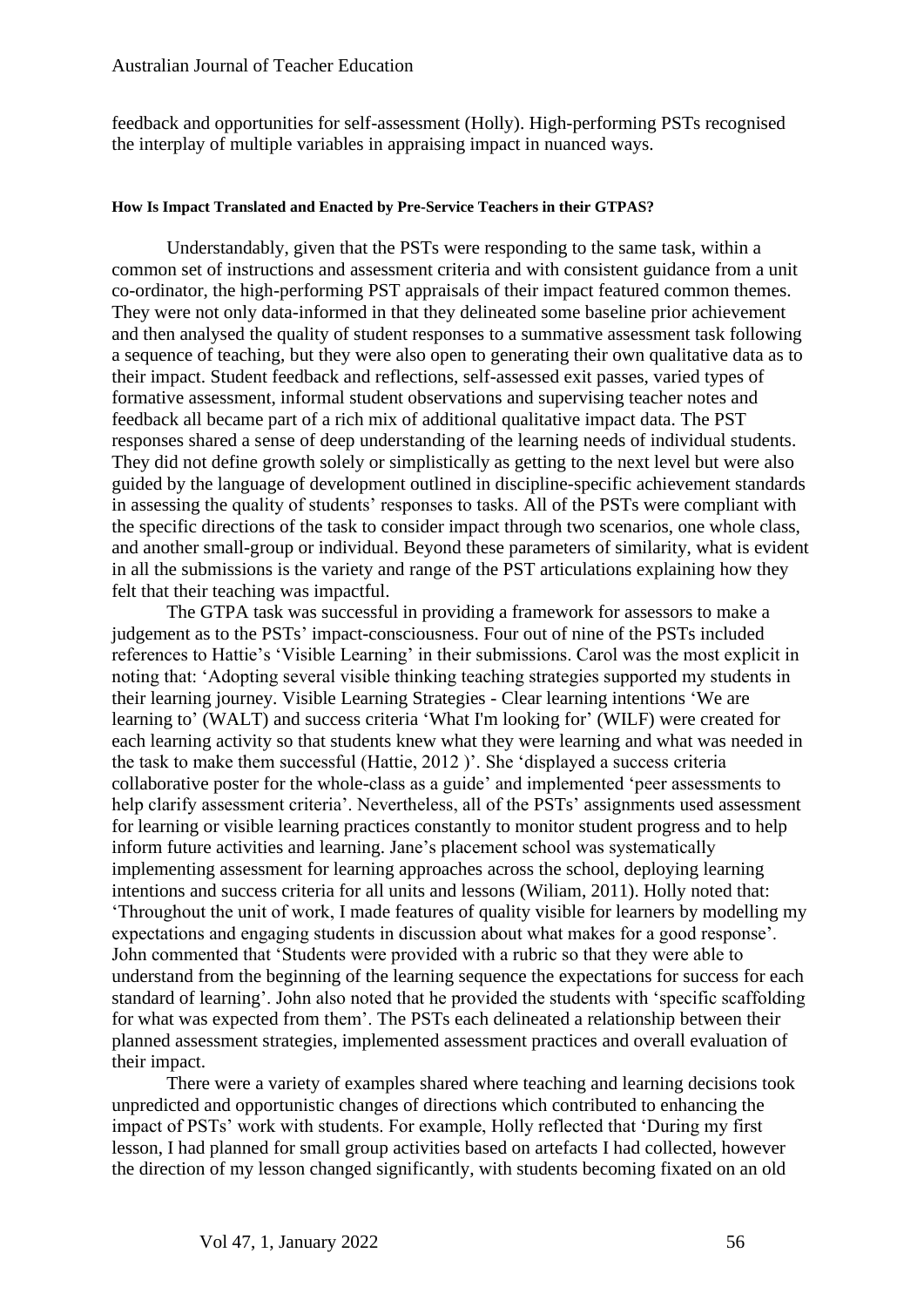telephone. This in the moment teaching and modification of the lesson remained consistent with the unit learning outcome as students asked questions and hypothesised why telephones changed over time'. Robin wrote that 'As I was displaying the image to the class (a 1964 image of the Beatles), I made an in-the-moment teaching decision to discuss it as a full class…I wanted my lower achieving students, whose source analysis skills were not as developed as [that of] some of the higher achieving students to have the opportunity to hear and learn from the processes other students utilised to analyse the images…What resulted from this in-the-moment decision was a beautiful discourse on the differences between two contrasting images of the group'. Sometimes, changes to modes of assessment were also made flexibly and responsively to student progress. Sally noted for example that 'One major change to the unit was to the original culminating summative assessment, which was to be a well-scaffolded essay piece, and was changed to a multimodal PowerPoint presentation. The new assessment task was designed to be multimodal, with verbal and visual representations of information, reflecting an understanding that mixed modality learning is optimal'. The capacity to modify teaching strategies allowed these high performing PSTs to increase their impact on student learning.

Additional evidence of impact appeared throughout the PSTs' GTPA submissions. For example, the positive impact of a planned extension activity was captured in Helen's annotations on her students' work. She reflected on the effectiveness of an extension task in her annotations and included this as evidence in her GTPA submission. 'Cognitive commentaries' were another source for capturing the impact and effectiveness of individual assessment tasks and student responses. For example, Holly wrote of one of her focus students: 'In both work samples, the student provided between five and seven separate ways in which we know about the past. On the whole, student has made generalisations, however she relates some ideas to self. Student did not require any prompting or probing questions to provide their response'. Student evaluatory feedback was another auxiliary source of impact evidence. Helen received comments from one student that 'I appreciated having a layout of what we were doing each lesson. Every lesson was definitely engaging and your energy was very mellow'. Early childhood teachers Mandy and Holly were particularly creative in capturing contemporaneous written, drawn and spoken records of their Prep/Year 1 students' verbal ideas and talk during play. Within the assessment section of her GTPA submission Mandy included videos of students (off-camera) talking about a Venn Diagram that they had completed about past and present games and responding to teacher questioning. She also submitted a 'Prep Class Record Form' as a tool that she found effective in helping to monitor student progress. It is clear that 'impact' is multifaceted and holistic and it was often demonstrated within the PSTs' analysis of other key practices of teaching.

Sustained efforts by some of the PSTs to impact the learning of challenging students were particularly impressive. Robin's work with Year 5 student Maddie was a notable example. Maddie rarely spoke to teachers and peers. She had a learning plan that responded to her indigeneity and identified neuro-diverse needs. Maddie was identified as working below the standard for Year 5. Maddie's performance had not yet reached the achievement standard and was thought to be a consequence of trauma and disengagement. Robin explained how she 'used Connor's Pain model of behaviour management and Roger's unconditional positive regard to inform my planning'…. 'I understood that I would need to communicate to Maddie that her contribution and presence were valued. I referred to strategies of traumainformed practice (TIP) to plan assessment tasks that responded to Maddie's anxiety and neurological needs (Australian Childhood Foundation, 2010)'. My decision to use a portfolio provided Maddie with multiple opportunities to represent her knowledge. I understood that children affected by trauma have reduced working memory, and a portfolio allowed me to revisit key concepts with Maddie. Maddie's confidence developed through the learning cycle.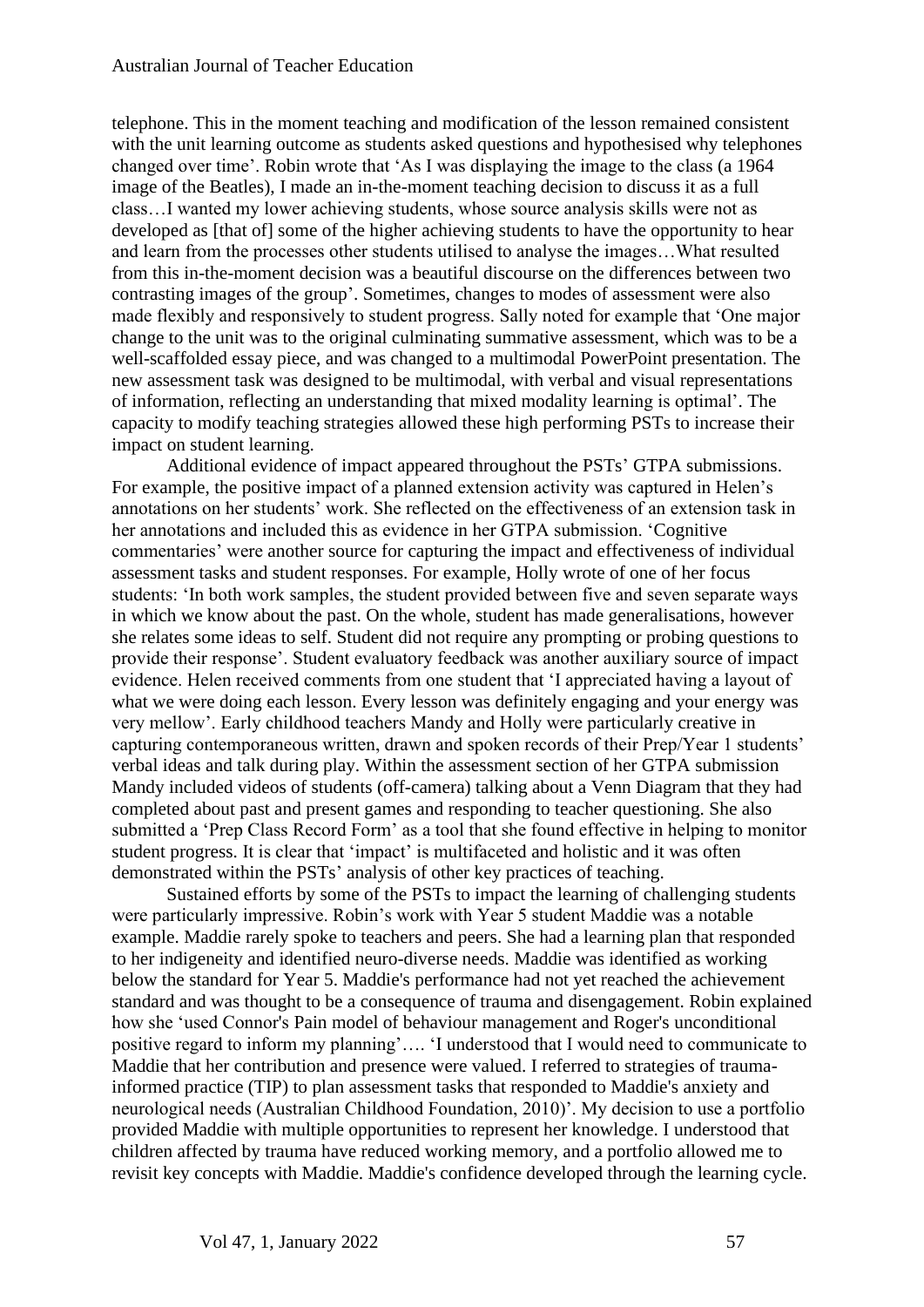During a small group activity, Maddie began to ask me questions and make jokes. An in-themoment teaching decision I made was to encourage conversation even though it did not relate to the activity (Driessen et.al, 2019). 'I had been able to use TIP to establish myself as a safe person. Using unconditional positive regard and speaking about Maddie positively as a learner impacted her work though her progression from disengaged to producing an atstandard assessment artefact'. The GTPA provides scope to define and justify how teaching decisions progressed student learning in ways beyond academic progress. Connecting the theory and practice to their lived experience of student engagement and student teacher connections gave depth to the quality and nature of PSTs interpretation of impact.

Several of the students wrote thoughtfully about factors that had constrained their impact. For Helen the limitations included access to student data ('it was against school policy to give me access to the NAPLAN results and other standardised test results') and time ('only five 100 minute lessons to cover a whole learning sequence, complete a summative assessment and prepare for an exam'). For other PSTs it was the challenge of the unexpected. For example, Robin had planned for students to write an email to the local City Council in their final lesson. 'My enacted delivery of the lesson aligned with my initial planning, however, the recent hatching of the class chickens distracted students and made it difficult for them to focus on learning. The students' levels of restlessness were increased by having a relief teacher'. Robin noted that 'This interruption impacted my ability to collect evidence for assessment and impacted the students' feelings of security and preparedness to learn'. Carol recalled a placement day where 'we had to perform in assembly, the computer lab wasn't available as scheduled for inquiry research, each student was required to complete a portrait for the school fair fundraiser and our whole-school was participating in an outdoor education day'. The messy reality of teachers' work is reflected in the submissions. To expect impact to show itself as something neat and precise is unrealistic.

There were multiple examples of these high performing PSTs proving highly adept at analysing their impact through resort to theory and apposite referencing. Encouragingly these often included specialist journal articles rather than generic texts. For example, Carol reflected that she 'observed a positive impact of learning in the outdoor environment through students' positive behaviour, the connections they made in identifying similarities and differences, social skills and overall enjoyment and engagement with the learning activity (Marchant et al., 2019)'. Sally observed that 'Multimodal tasks and methods were used to try to maximise the learning of students who often struggled with learning, and who were therefore also often disengaged (Darrington & Dousay, 2015)'. Rosa commented that, 'I ensured that I linked the content back to students' lived experiences and prior knowledge (Van Straaten, Wilschut, & Oostdam, 2016) and that the summative assessment task was designed to allow students autonomy over their work by encouraging them to choose their own topic and era based on their strengths and interests (Parker, Novak, & Bartell, 2017)'. PSTs consistently underpinned their pedagogical thinking with recent and relevant academic literature, inspiring confidence in their capacity to link theory to practice.

The GTPA submissions are rightly required to be entirely the work of individual PSTs. While noting this aspect of the assessment of competence and professional preparedness, the preservice teachers' reflections provide a salutary reminder that professional collaboration is a highly valued aspect of teaching. They provide an opening for considering how the impact of a teacher's practice can be an outcome of collaboration. The importance of supervising teachers [STs] in supporting pedagogical decision-making in the classroom was often explicitly acknowledged. Holly wrote, for example, that 'Due to inexperience in a less structured student led inquiry, I initially found teaching this unit quite challenging. My ST provided a lot of support'. Jane noted that, she had 'daily discussions with my ST concerning students' emotional and social wellbeing, additional needs, and any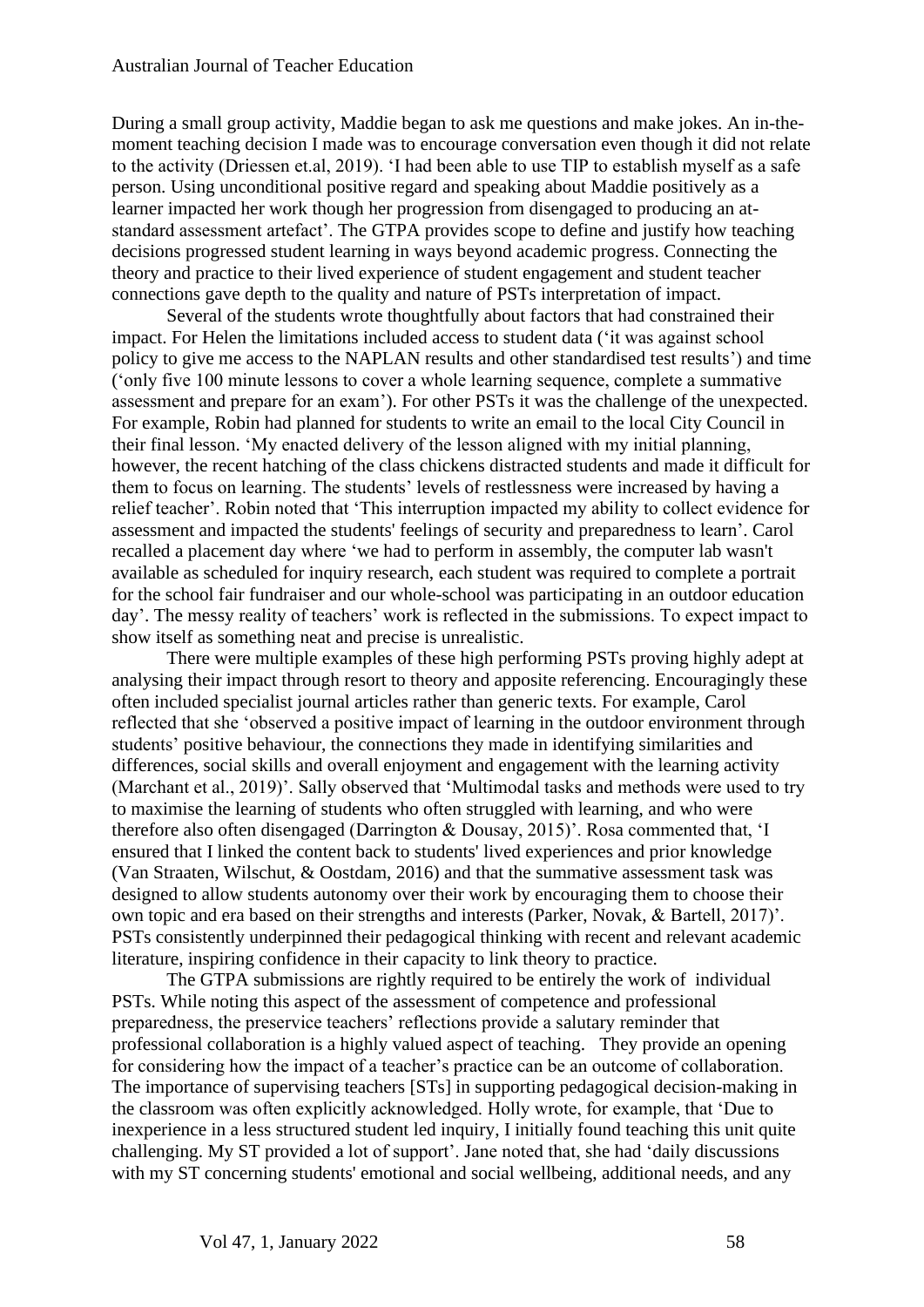#### Australian Journal of Teacher Education

personal life circumstances that may affect their engagement with school'. She saw this information as 'invaluable, as it gave me clear indications of students' levels, their personal needs and how I could differentiate my teaching for individual students'. Helen referenced her STs on several occasions in her submission. They gave her access to past work samples of students in History which assisted in the planning process and the selection of three focus students; provided additional background on individual students; advised on planned approaches to differentiation and; provided feedback on her rubric construction.

#### **Recommendations: What might ITE Providers do to Help PSTS see and Articulate their Impact Upon Student Learning Even More Discerningly?**

The qualitative evidence not only from our small sample of PSTs but also across the submissions of thousands of graduating teachers across the GTPA Collective is that the form of summative assessment that the PSTs are undertaking constitutes an authentic and valid mechanism to assess key features of the teaching cycle (See Adie and Wyatt-Smith, 2020). There was purposeful, engaging and worthwhile HASS education learning taking place in all of the examples of PST practice. PSTs could be rewarded for their professional thinking about impact in a variety of different contexts and scales. The evidencing of impact can be age, discipline, individual student and placement contingent. Moreover, high-performing PSTs conveyed convincing impact narratives when impact was not only front of mind as they completed the 'appraising impact' section of their GTPA, but also had a presence through all of the other four practices of the GTPA. Impact was planned for with appropriate foundations in relevant quantitative and qualitative data; it flowed into teaching strategies, for example the explicit sharing of learning purposes and in planning for ongoing feedback to students; it was central to conclusions drawn about the effectiveness of assessment strategies and; it was something to reflect upon. This study supports the approach of GTPA assessors in their assessment of impact as holistic and conscious of PST thinking about impact across the entire teaching cycle and not limited to discussion and review in one section of their GTPA submission..

Nevertheless, of the five practices, the 'Appraising Impact' practice had the least amount of prior research evidence to support its framing. Precedent TPA documents from both the United States (such as the Performance Assessment for California Teachers) and Australia (such as Deakin University's Authentic Teacher Assessment) each assessed PSTs' planning, instruction, assessment and reflection (Mayer, 2015, pp. 6-13) but did not incorporate specific reference to impact. The potential of the GTPA lies in it being both a summative assessment and a source of information to be used for formative purposes feeding back into ITE institutions commitment to continual program improvement. There is scope for higher education institutions to think about how they might better support future PSTs undertaking their GTPA, specifically in relation to how they might be supported to respond with even more focus as they appraise their impact.

Qualitative review of the GTPA submissions and the PST accounts of their impact has indicated a number of inclusions and insights for ITE providers deriving from the strengths of the PST responses. For example, it was encouraging to see in outstanding appraisals of impact, opportunistic departures from initial plans and a well-evidenced sense that impact could be relational, affective or attitudinal as well as cognitive. The assessment rubric for the GTPA allows for flexibility and nuance in the assessment of impact with a degree of sophistication beyond pre- and post-testing practices. Relational, affective or attitudinal impact by the high-performing PSTs was evidenced through the submission of some form of qualitative data and was not solely asserted quantitatively or anecdotally. To varying degrees,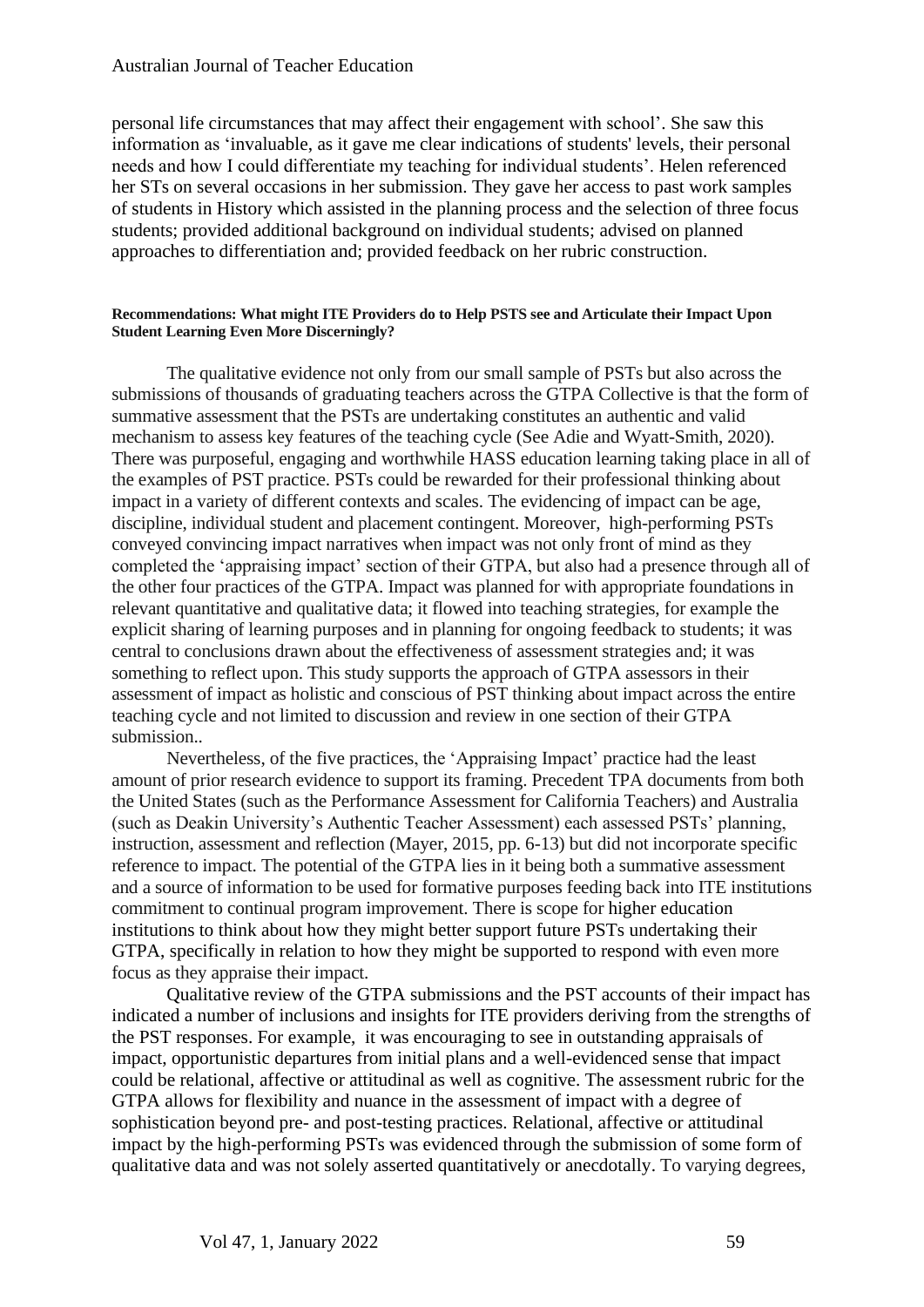high-performing PSTs each outlined approaches that mirrored features drawn from an application of 'Visible Teaching' principles and practice. Specifically, this was evident through the sharing of learning purposes and the range of other related assessment for learning practices; the attention paid to differentiation and to various forms of formative and ongoing feedback provided to students and; the backward-design of planning from culminating summative assessment tasks. For stronger students, these principles provided a flexible framework within which creative teacher decision-making or changes of emphasis could occur. Exceptional submissions were sophisticated and non-linear in their appraisal and subscribed to 'the responsible uncertainty of pedagogy' (Sellar, 2009) and the active embrace of opportunities to welcome 'moments of surprise as different ideas, problems, questions, and perspectives emerge through the educational conversation' (O'Donnell, 2013, p. 268).

Other recommendations arising from qualitative review of the PSTs' work aligned with the guidance with which they were provided by both the GTPA tool and teacher education tutors, but nevertheless served as a reminder of key messages to underline with future cohorts of students. Impact is certainly data-informed and usually encompasses some form of quantitative measure of progress, however PSTs need to be conscious that their own and school-based data practices are still evolving. PSTs, building upon guidance received across their ITE programs and with the support of their supervising teachers, would be well-advised to revisit recent research literature for its advice on thoughtful applications of teacher data literacy (e.g. Cowie & Cooper, 2016; Wyatt-Smith et al., 2017). We will encourage our PSTs, with the support of their supervising teachers, to continue to generate a range of different sources of qualitative data through which they might assess different elements of their impact. The use of exit cards; student surveys; video evidence; annotated lessons; supervising teacher notes; cognitive commentaries on students' work; and notes from assessment moderation meetings as micro-level evidence of (and/or commentary upon) impact, was encouraging. Additional qualitative sources of impact might be sought from peers, parents or school principals. Highperforming PSTs cross-referenced explicitly to samples of students' work or attainment, particularly focus students, in commenting upon progression in aspects of students' learning. It was rare, however, that *specific* features of students' work were analysed as demonstrative of impact and this might be something that PSTs be encouraged to undertake more forensically. It was rare that PSTs focused their intentions regarding impact upon the development of 'soft skills', processes or dispositions. However, when they did so the results could be impressive, such as Holly's systematic focus upon helping her Prep/Year 1 students self-regulate and selfassess or Sally and John's focus with their Year 9 students upon the development of historical empathy. Marilyn Cochran-Smith has questioned some of the facets of ITE effectiveness agendas around 'cultures of evidence', highlighting the absence of cultural understandings and nuances in many approaches to gather and use evidence (Cochran-Smith, 2009). The PSTs in this sample did not explore areas such as multi-perspectivity, intercultural understanding (Martin & Pirhhai-Illich, 2016), sustainability, social justice (Francis, Mills, & Lupton, 2017) or active citizenship – all of which come under the umbrella of HASS education and are threaded through some ITE programs. Some PSTs may wish to reflect upon the equity and attitudinal impacts that can be achieved by teachers in their work with students. Some educational outcomes are harder to assess in relation to notions of impact, but that does not make them any less important.

A final set of thoughts related to the PSTs' reflections upon their impact in a particular disciplinary context. High-performing students, who could certainly demonstrate that they had worked purposefully, engagingly and effectively with students, rarely reflected upon the specific pedagogical content knowledge (PCK) that they had deployed or upon how their teaching had achieved discipline-specific progression. Disciplinary content – and the pedagogical significance of subjects was not a feature of Hattie's visible learning meta-analysis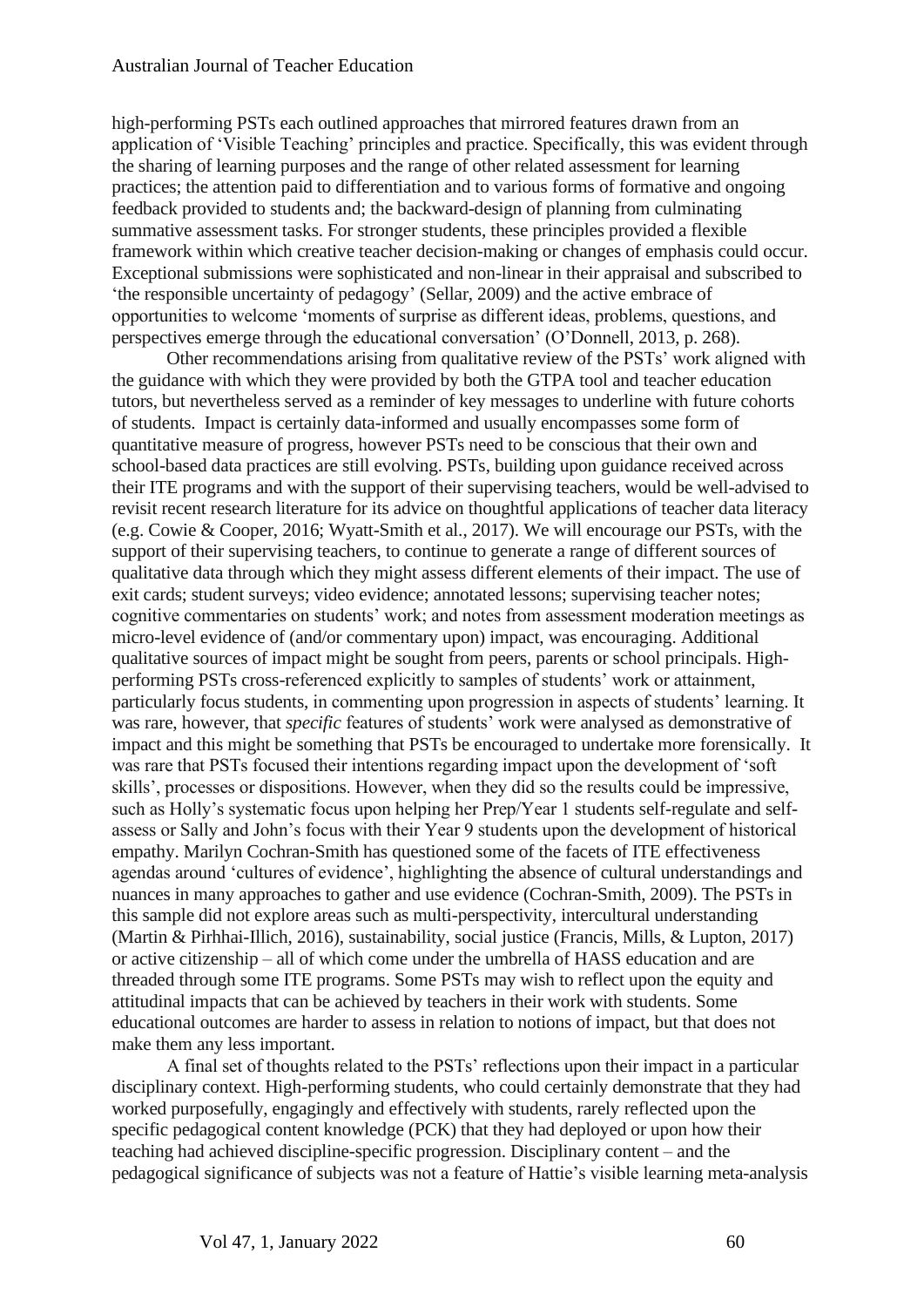research (Terhart, 2011, p. 431). Yet we know that these things matter – Hattie himself acknowledges that 'Expert teachers can identify the most important ways in which to represent the subject that they teach' (Hattie, 2012, p.28). PSTs' application of subject-specific pedagogical knowledge is directly associated with successful teaching (e.g. Darling-Hammond, 2006; Darling-Hammond & Bransford, 2005). Reminding PSTs that PCK is likely to be a factor in assessing their overall effectiveness and impact, may enrich both their reflection and appraisal of impact within their GTPA submissions. In appraising the impact of their work PSTs might be encouraged to revisit relevant disciplinary PCK and progression literature to seek greater precision identifying what it was that students were getting better at, be it a specific aspect of conceptual understanding or a particular disciplinary skill. For the areas of History, Geography and Civics and Citizenship education explored in these PSTs' HASS GTPA submissions, there was a range of disciplinary assessment research linked to progression which might have been called upon (for example, Cooper, 2015; Harris, Burn, & Woolley, 2014; Jerome, 2010; Larsen et al., 2018). Moreover, none of the high-performing PSTs articulated a view that impact might be complex or contested (Diez, 2010; Sellar, 2009). And yet in the context of HASS education, whether one is talking about History, Geography or Civics and Citizenship, notions of assessment and progression are often difficult to pinpoint. GTPA co-ordinators and tutors might encourage PSTs to articulate an intelligent provisional uncertainty about students' progression and an appreciation that assessment of progress is holistic and requires a drawing upon multiple sources of evidence beyond one individual unit of work over one period of professional experience.

#### **Conclusion**

The high-performing PSTs varied responses in their GTPA submissions appraising their impact demonstrate that its adjudication is multi-layered, situated in many different institutional, pedagogical and relational contexts, and not constrained to just one place. They write about and analyse impact with subtlety, finessing clinical evaluatory assessments with 'imagination and judgement' (Romer, 2019, p. 594) and particular disciplinary and individual student learning needs are communicated as mattering. The high-performing PSTs' work underlines that assessing the impact of individual PSTs upon students' learning is significantly more complicated than purely exploring a linear relationship between beginning teacher inputs and their students' learning outputs.

Gert Biesta, in a critique of overly-technocratic notions of teachers effecting 'impact', noted that 'it is meaningless to talk about effective teaching or effective schooling; the question that always needs to be asked is "Effective for what?" (Biesta, 2010, p. 34). He opposed simplistic representations of teaching as intervention thereby effecting learning with causal predictability. There was no evidence from the PSTs work analysed here, however, that the GTPA prevents PSTs 'from asking the key educational questions of content, purpose and relationships' (Biesta, 2015, p. 76). In the GTPA submissions of PSTs analysed in this study, there was a sense of teacher agency, flexibility in responding to individual students' learning needs and creativity in recognising teaching moments. The ongoing challenge for PSTs in their GTPA submissions, supported by teacher education programs progressively across their programs, is to link their reflections on students' progression in relation to the particular learning ambitions of a unit to relevant PCK and sophisticated disciplinary assessment practices. John Hattie issued an exhortation to teachers to 'Know thy impact' (Hattie, 2012, p.ix). Following Biesta, it will be fruitful for PSTs to continue to ask themselves 'Impact to what end?' and appreciate the many variables and complexities that flow from this question. The impact agenda remains in its infancy – for ITE providers, teacher educators, TPA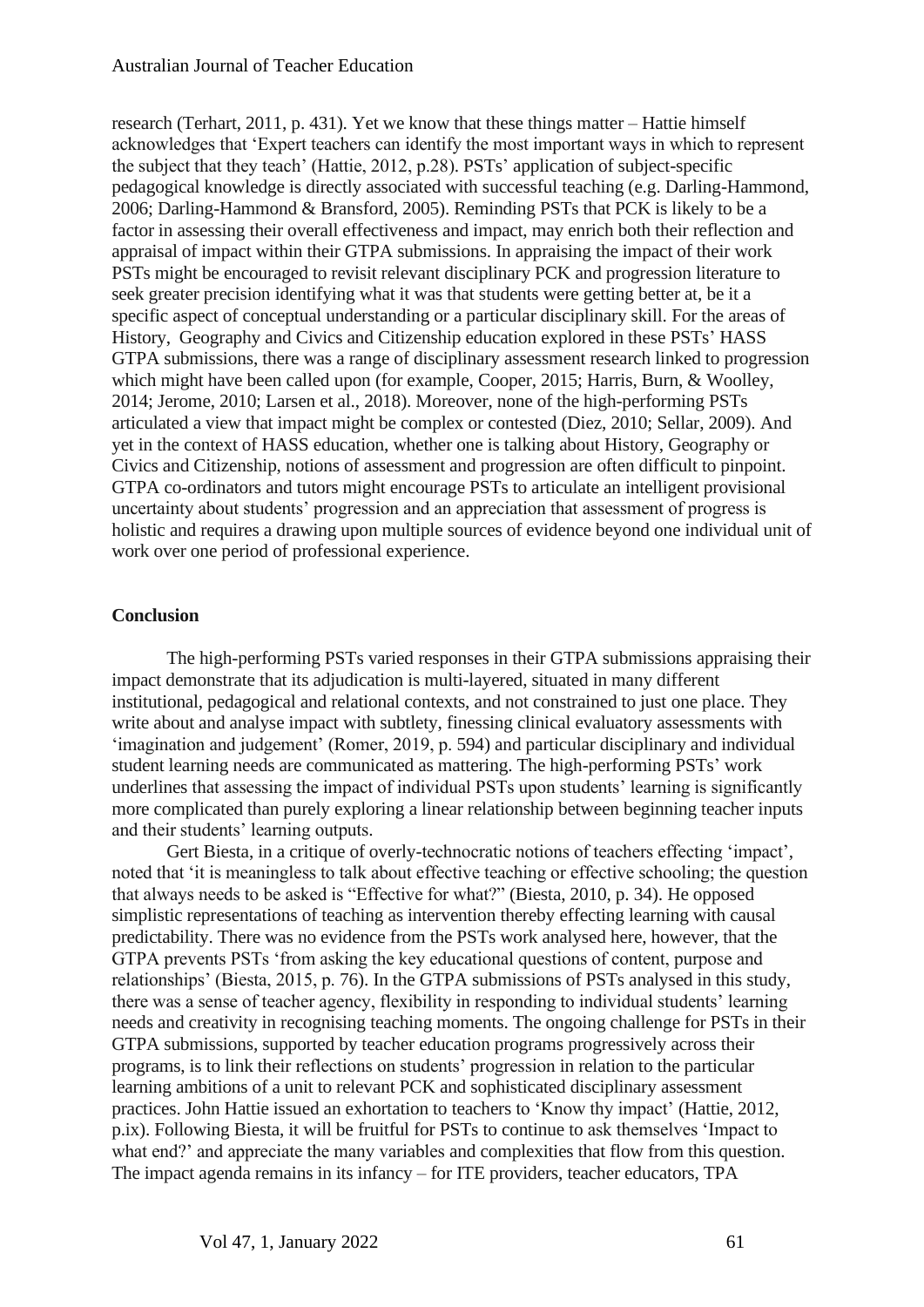assessors, PSTs and school-based supervising teachers – and will benefit from more sharing of perspectives across university–school partnerships.

#### **References**

- Adie, L. & Wyatt-Smith, C. (2020) Fidelity of summative performance assessment in initial teacher education: The intersection of standardisation and authenticity, *Asia-Pacific Journal of Teacher Education*, 48 (3), 267-286, <https://doi.org/10.1080/1359866X.2019.1606892>
- Australian Catholic University. (2019). *Graduate Teacher Performance Assessment (GTPA®): Preservice Teacher Booklet.* Brisbane, Australia: Institute for Learning Sciences and Teacher Education, Australian Catholic University.

Australian Childhood Foundation. (2010). *Making space for learning: Trauma informed practice in schools*. Retrieved from: https://www.theactgroup.com.au/documents/makingspaceforlearning-

traumainschools.pdf

- Australian Institute for Teaching and School Leadership (AITSL). (2011). *Australian professional standards for teachers.* Melbourne: AITSL. [Retrieved from https://www.aitsl.edu.au/teach/standardsAustralian Institute for Teaching and School Leadership (AITSL)].
- Australian Institute for Teaching and School Leadership (2015). *Classroom Ready: Demonstrating the Impact on Student Learning of Initial Teacher Education Programs: Position Paper*. Melbourne: AITSL. Retrieved from: https://www.aitsl.edu.au/tools-resources/resource/classroom-ready-demonstrating-theimpact-on-student-learning-of-initial-teacher-education-programs---position-paper
- Ball, S. (2003). The Teacher's Soul and the Terrors of Performativity. *Journal of Education Policy*, 18(2), 215-228. <https://doi.org/10.1080/0268093022000043065>
- Biesta, G. (2015). What is Education For? On Good Education, Teacher Judgement, and Educational Professionalism, *European Journal of Education*, 50, (1) 75-87. <https://doi.org/10.1111/ejed.12109>
- Biesta, G. (2010). *Good Education in an Age of Measurement.: Ethics, Politics, Morality.* Boulder, Colorado: Paradigm Publishers.
- Boyatzis, R. E. (1998). *Transforming qualitative information*. Thousand Oaks, CA: SAGE Publications.
- Braun, V. & Clarke, V. (2006). Using thematic analysis in psychology. *Qualitative Research in Psychology*, 3 (25), 77–101.<https://doi.org/10.1191/1478088706qp063oa>
- Brett, P., Fitzallen, N., Kilpatrick, S., Morrison, C., Mainsbridge, C., Reynolds, B., Quentin-Baxter, M. (2018). Learning the Words: Supervising teachers and the language of impact in an initial teacher education programme. *Australian Journal of Teacher Education*, 43 (8), 105–122.<https://doi.org/10.14221/ajte.2018v43n8.7>
- Burn, K. & Mutton, T. (2015). A review of "research-informed clinical practice" in initial teacher education. *Oxford Review of Education*, 41(2), 217–233. <https://doi.org/10.1080/03054985.2015.1020104>
- Cochran-Smith, M., Stern, R., Sánchez, J. G., Miller, A., Keefe, E. S., Fernández, B., et al. (2016*). Holding teacher education accountable: A review of claims and evidenc*e. Boulder, CO: National Education Policy Center.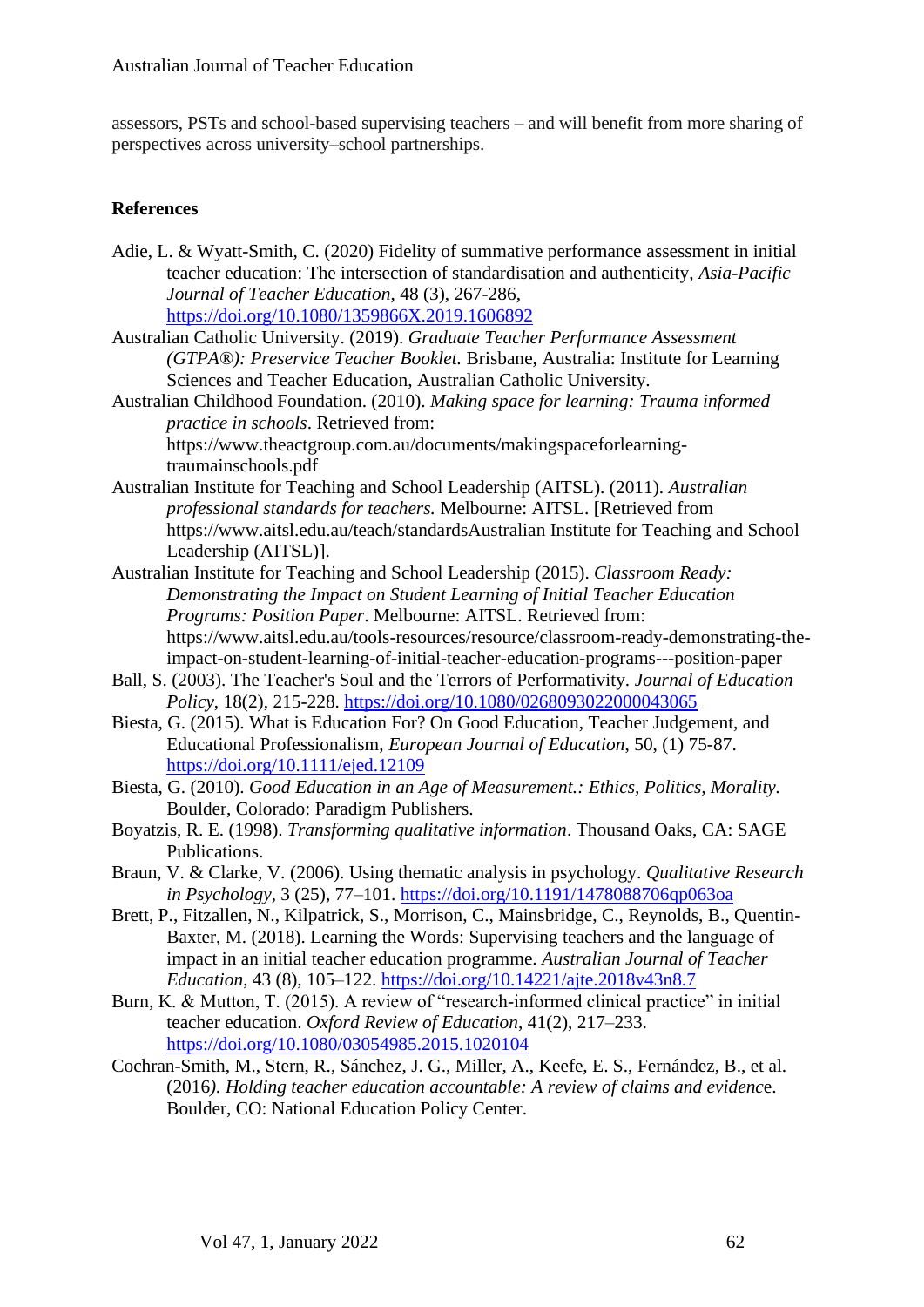- Cochran-Smith, Marilyn and Boston College Evidence Team (2009). *'Re-Culturing' Teacher Education: Inquiry, Evidence, and Action*. Faculty Publications: Department of Teaching, Learning and Teacher Education. 227. <http://digitalcommons.unl.edu/teachlearnfacpub/227> <https://doi.org/10.1177/0022487109347206>
- Collins on-line Dictionary (2020). Definition of Impact, https://www.collinsdictionary.com/dictionary/english/impact
- Cooper, H. (2015). How Can We Plan for Progression in Primary School History?, *Revista de Estudios Sociales*, 52, 16-31. <https://doi.org/10.7440/res52.2015.02>
- Cowie, B. & Cooper, B. (2016). Exploring the challenge of developing student teacher data literacy. *Assessment in Education: Principles, Policy and Practice*, 24(2), 147–163. <https://doi.org/10.1080/0969594X.2016.1225668>
- Creswell, J. (2014). *Research design: Qualitative, quantitative and mixed methods approaches*. Thousand Oaks, CA: SAGE Publications.
- Darling-Hammond, L. (2006). Constructing 21st-century teacher education. *Journal of Teacher Education*, 57 (3), 300-314 <https://doi.org/10.1177/0022487105285962>
- Darling-Hammond, L. & Bransford, J. (Eds.). (2005). *Preparing teachers for a changing world: What teachers should learn and be able to do*. New York: Jossey-Bass.
- Darrington, B. & Dousay, T. (2015). Using multimodal writing to motivate struggling students to write. *TechTrends*, 59 6), 29-34. [https://doi.org/10.1007/s11528-015-0901-](https://doi.org/10.1007/s11528-015-0901-7) [7](https://doi.org/10.1007/s11528-015-0901-7)
- Diez, M. E. (2010). It is complicated: Unpacking the flow of teacher education's impact on student learning. *Journal of Teacher Education*, 61 (5), 441–450 <https://doi.org/10.1177/0022487110372927>
- Driessen, J., Blom, J. D., Muris, P., Blashfield, R. K., Molendijk, M. L. (2019). Anxiety in children with selective mutism: A meta-analysis. *Child Psychiatry and Human Development*.<https://doi.org/10.1007/s10578-019-00933-1>
- Eacott S. (2017). School leadership and the cult of the guru: the neo-Taylorism of Hattie, *School Leadership and Management*, 37, 413 – 426. <https://doi.org/10.1080/13632434.2017.1327428>
- Ell, F., Simpson, A., Mayer, D., McLean-Davies, L., Clinton, J. & Dawson, G. (2019). Conceptualising the impact of initial teacher education, *The Australian Educational Researcher*, 46, 177–200. <https://doi.org/10.1007/s13384-018-0294-7>
- Fitzgerald, T. & Knipe, S. (2016). Policy reform: Testing times for teacher education in Australia. *Journal of Educational Administration and History*, 48 (4), 358–369. <https://doi.org/10.1080/00220620.2016.1210588>
- Francis, B., Mills, M. & Lupton, R. (2017). Towards social justice in education: contradictions and dilemmas, *Journal of Education Policy*, 32 (4), 414-431. <https://doi.org/10.1080/02680939.2016.1276218>
- Goe, L., Bell, C., & Little, O. (2008). *Approaches to evaluating teacher effectiveness: A research synthesis.* Washington, DC: National Comprehensive Center for Teacher Quality.
- Goldhaber, D., Cowan, J. & Theobald, R. (2017). Evaluating prospective teachers: Testing the predictive validity of the edTPA. *Journal of Teacher Education*, 68 (4), 377-393. <https://doi.org/10.1177/0022487117702582>
- Grossman, P. (2008). Responding to our critics: From crisis to opportunity in research on teacher education. *Journal of Teacher Education*, 59 (1), 10–23. <https://doi.org/10.1177/0022487107310748>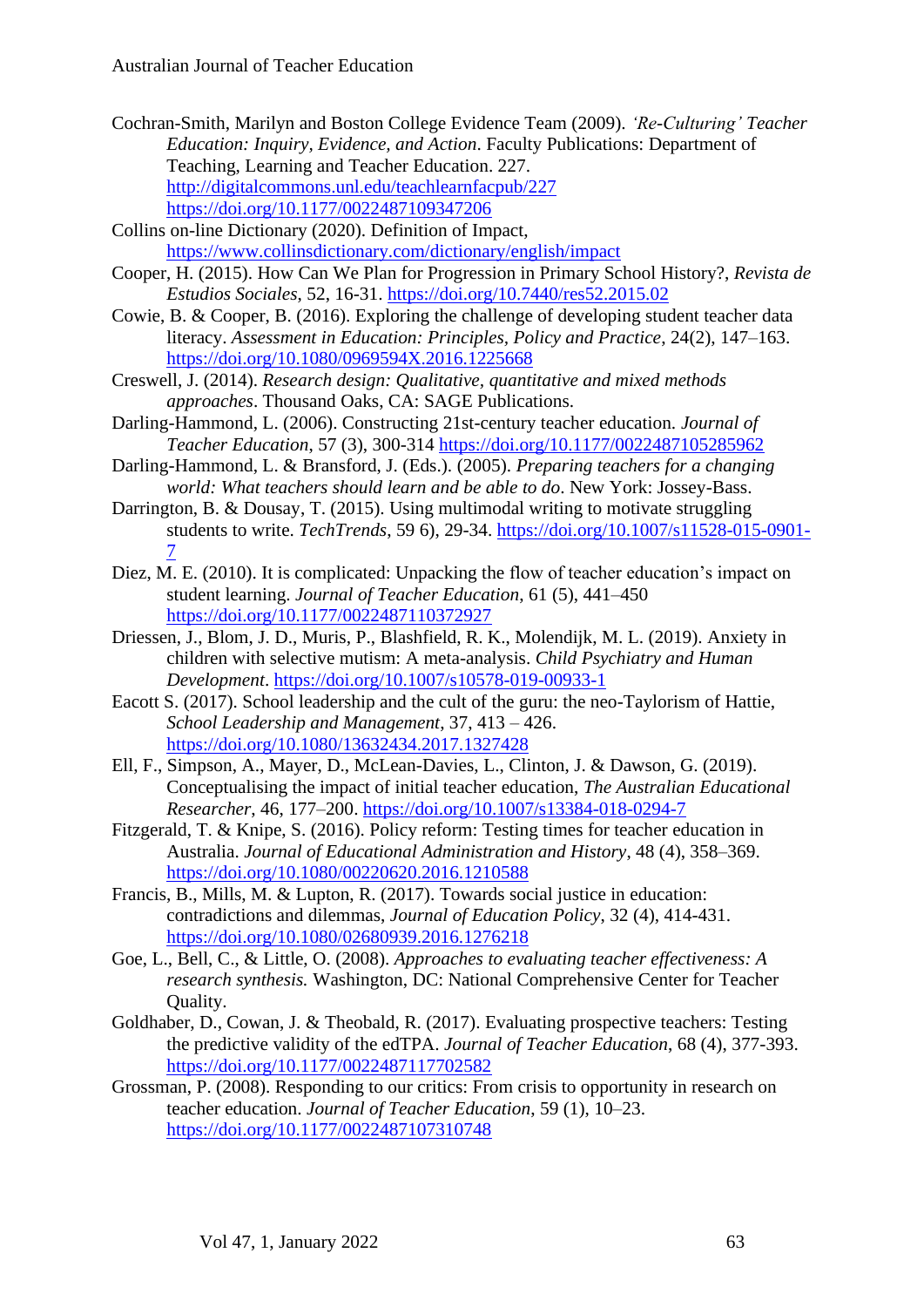- Harris, R., Burn, K. and Woolley, M. (2014). *The Guided Reader to Teaching and Learning History* (Chapter 18 Progression). London: Routledge. <https://doi.org/10.4324/9780203129319>
- Hattie, J. (2012). *Visible learning for teachers: Maximising impact on learning*. Abingdon, Oxon: Routledge. <https://doi.org/10.4324/9780203181522>
- Hattie, J., Fisher, D. & Frey, N. (2016). *Visible learning for literacy: Implementing the practices that work best to accelerate student learning*. Warriewood, NSW: Corwin Press.
- Jerome, L. (2010). Assessment, in J. Arthur and I. Davies (Eds.) *The Routledge Education Studies Textbook*, Abingdon, Routledge (pp. 176-186). <https://doi.org/10.4324/9780203609828-19>
- Kertesz, J. & Brett, P. (2019): Defining and designing impact consciousness in teacher education, *Teaching Education*,<https://doi.org/10.1080/10476210.2019.1583728>
- Kertesz, J. L. (2016). Three key conditions to revitalise an ePortfolio program in response to increasing regulation of teacher education. *Australian Journal of Teacher Education*, 41(8), 102-117.<https://doi.org/10.14221/ajte.2016v41n8.6>
- Larsen, T.B., Millsaps, L., Harrington, J.A. and Lefferd, R. (2018). Learning Progression Research in Geography: What Teachers Need to Know, *Geography Teacher*, 15 (2), 55-67. <https://doi.org/10.1080/19338341.2018.1436462>
- Marchant E, Todd C., Cooksey R., Dredge S., Jones H., Reynolds D. et. al. (2019). Curriculum-based outdoor learning for children aged 9-11: A qualitative analysis of pupils' and teachers' views. *PLoS ONE* 14 (5). <https://doi.org/10.1371/journal.pone.0212242>
- Martin, F. & Pirbhai-Illich, F. (2016) Towards Decolonising Teacher Education: Criticality, Relationality and Intercultural Understanding, *Journal of Intercultural Studies*, 37 (4), 355-372. <https://doi.org/10.1080/07256868.2016.1190697>
- Mayer, D. (2015). *An approach to the accreditation of initial teacher education programs based on evidence of the impact of learning teaching: A paper prepared for the Australian Institute for Teaching and School Leadership*. Melbourne: AITSL
- McKnight, L. & Wishburn, B. (2018). Seven reasons to question the hegemony of Visible Learning, *Discourse: Studies in the Cultural Politics of Education*, 41 (1), 32-34. <https://doi.org/10.1080/01596306.2018.1480474>
- Morrison, C. M., Masters, J. & Quentin-Baxter, M. (2018). Implementation of Portfolios within Australian Initial Teacher Education: Who's Leading the Charge?. *Australian Journal of Teacher Education*, 43(7). <http://dx.doi.org/10.14221/ajte.2018v43n7.6>
- Mourshed, M, Chijikoke, C. and Barber, M. (2010). *How the world's most improved school systems keep getting better*. New York: McKinsey & Company. <https://doi.org/10.17323/1814-9545-2011-2-5-122>
- Nuttall, J., Kostogriz, A., Jones, M., & Martin, J. (Eds.). (2017). *Teacher education policy and practice: Evidence of impact, impact of evidence*. Singapore: Springer. <https://doi.org/10.1007/978-981-10-4133-4>
- O'Donnell, A. (2013). Unpredictability, Transformation, and the Pedagogical Encounter: Reflections on 'What is Effective?' in Education, *Educational Theory*, 63 (3) 265- 282. <https://doi.org/10.1111/edth.12023>
- Reeves, T. D. (2017). Pre-service teachers' data use opportunities during student teaching. *Teaching and Teacher Education*, 63, 263-273. <https://doi.org/10.1016/j.tate.2017.01.003>
- Rømer, T (2019) A critique of John Hattie's theory of Visible Learning, *Educational Philosophy and Theory*, 51 (6), 587-598. <https://doi.org/10.1080/00131857.2018.1488216>